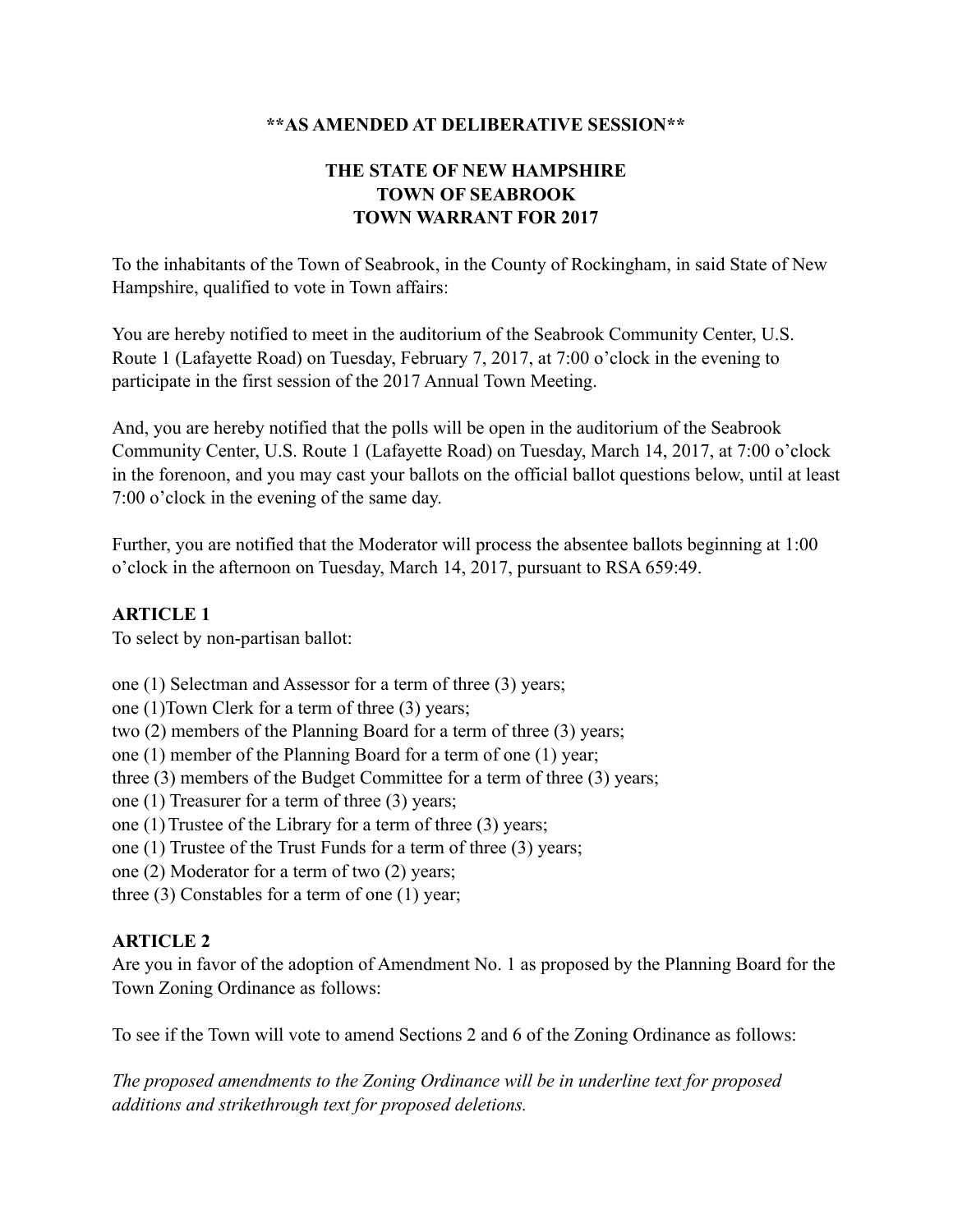**Home Office:** A home-based business that has no noticeable impact on the quality and character of Seabrook's residential districts. In order to qualify for Home Office use, the business must meet all of the following standards: 1) Be situated in a dwelling in which the business proprietor resides; 2) No changes are made to the building exterior that would reveal home office use; 3) No outdoor activity related to the office use; 4) No more than one vehicle used in the business shall be parked on the premises, and that vehicle shall be no more than 10,000 lbs. GVWR; 5) No non-resident employees shall utilize the office; 6) No outdoor storage of equipment; 7) No retail sales on the premises, and 8) Delivery of packages by commercial vehicles shall not exceed two vehicles per day.

| <b>Uses</b>             | <b>Zoning Districts</b> |               |               |   |   |   |    |                    |  |
|-------------------------|-------------------------|---------------|---------------|---|---|---|----|--------------------|--|
|                         |                         |               | 2R            | 3 | 4 | 5 | 6R | 6M                 |  |
| <b>Home Occupations</b> | $\Gamma$                | $\mathcal{C}$ | $\mathcal{C}$ |   | N |   |    | $\curvearrowright$ |  |
| <b>Home Offices</b>     | D                       | D             | p             | D | N | D | Þ  | D                  |  |

## **ARTICLE 3**

Are you in favor of the adoption of Amendment No. 2 as proposed by the Planning Board for the Town Zoning Ordinance as follows:

To see if the Town will vote to amend Sections 2 and 6 of the Zoning Ordinance, as follows:

*The proposed amendments to the Zoning Ordinance will be in underline text for proposed additions and strikethrough text for proposed deletions.* 

**Special Event:** A temporary event such as a tent sale, carnival, circus, outdoor auction in which: 1) Duration shall not exceed one month; 2) Prior written approval is issued by the Fire Chief; and 3) The Building Inspector issues written findings that the event will not create a traffic safety hazard, that there will be no unreasonable impact on nearby residents, and that the proposal complies with all applicable building and safety codes.

| Uses                                                                                                                                                                  | <b>Zoning Districts</b> |   |    |  |   |   |    |             |
|-----------------------------------------------------------------------------------------------------------------------------------------------------------------------|-------------------------|---|----|--|---|---|----|-------------|
|                                                                                                                                                                       |                         |   | 2R |  | 4 |   | 6R | 6M          |
| <b>Special Events</b>                                                                                                                                                 | N                       |   | N  |  | N | N |    | $\mathbf P$ |
| <b>Outside Commercial Amusements and</b><br><b>Entertainment, including, but not limited to</b><br>helicopter & airplane rides, and bungee<br>jumping, and carnivals. | N                       | S | N  |  | N | N |    | N           |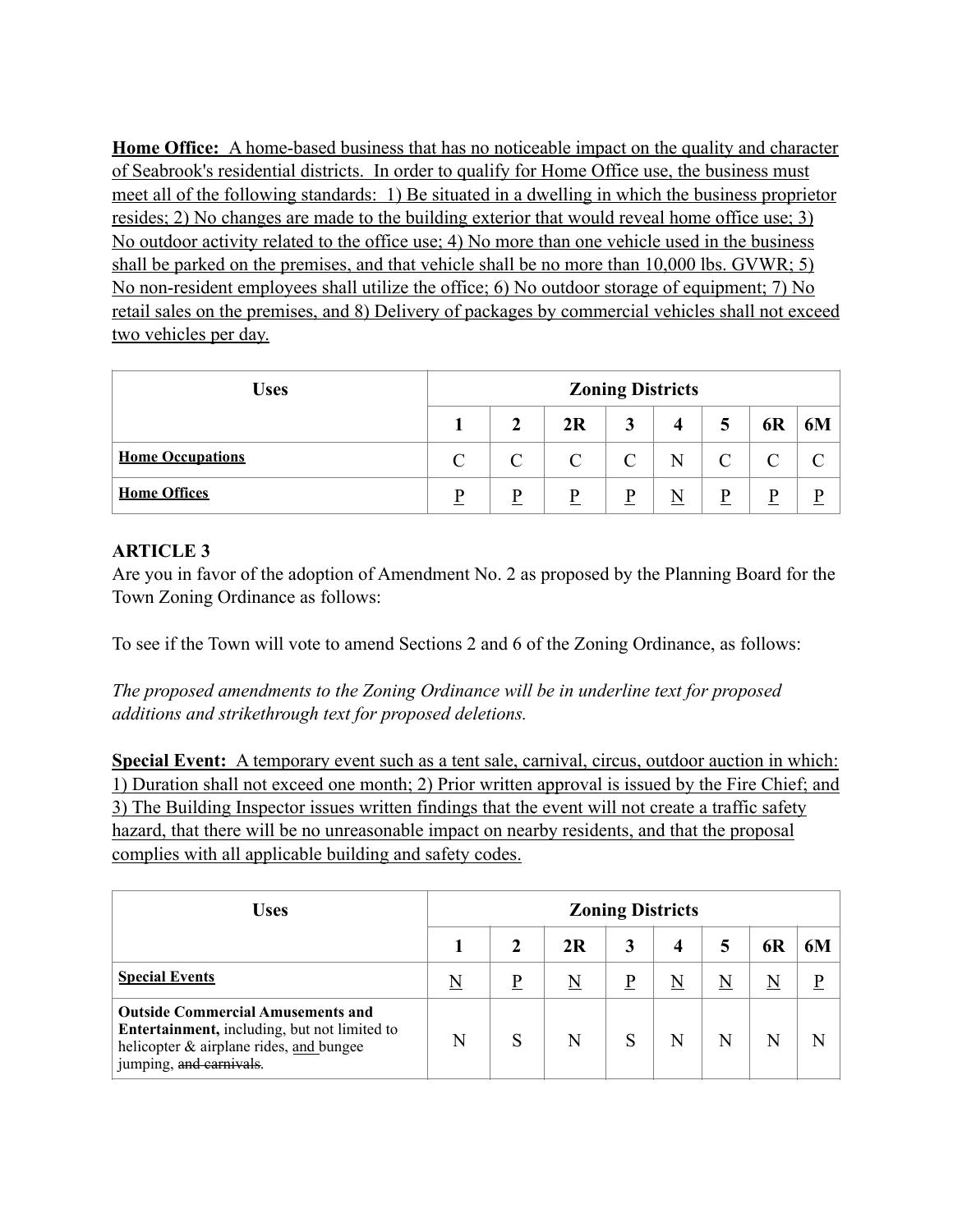## **ARTICLE 4**

Are you in favor of the adoption of Amendment No. 3 as proposed by the Planning Board for the Town Zoning Ordinance as follows:

To see if the Town will vote to amend Section 13 of the Zoning Ordinance, as follows:

*The proposed amendments to the Zoning Ordinance will be in underline text for proposed additions and strikethrough for proposed deletions.* 

13.100 **Purpose:** The purpose of this section is to minimize distractions to motorists that could adversely affect traffic safety, and also to minimize unsightly signs that could diminish the value of nearby properties.

13.200 **Dimensional Limits:** No sign shall be erected without a permit issued by the Building Inspector. Said permit will be dated by the Building Inspector. All signs, other than temporary political campaign signs and real estate sales signs, require a permit issued by the Building Inspector. All signs shall adhere to the minimum requirements set forth in the table 3 below:

| <b>Zoning District:</b>                                                                                  |                | 2&3              | $\boldsymbol{4}$             | <b>6R</b>      | 6M<br>Smith-<br>town | 6M<br>North<br>Village |
|----------------------------------------------------------------------------------------------------------|----------------|------------------|------------------------------|----------------|----------------------|------------------------|
| Maximum Cumulative Surface Area (in square feet) of all<br>free-standing signs                           | 16             | 100 <sup>1</sup> | $\theta$                     | 16             | 55                   | 100                    |
| Maximum area of all roof signs                                                                           | $\theta$       | 32               | $\theta$                     | $\theta$       | $\theta$             | $\theta$               |
| Maximum number of free-standing signs per $lot2$                                                         | 1              | 1                | $\Omega$                     | 1              | 1                    | 1                      |
| Maximum area of entrance & exit signs                                                                    | $\overline{4}$ | $\overline{4}$   | $\underline{0}$              | $\overline{4}$ | $\overline{4}$       | $\overline{4}$         |
| Maximum height of entrance & exit signs above grade                                                      | $\overline{3}$ | $\overline{3}$   | $\equiv$                     | $\overline{3}$ | $\overline{3}$       | $\overline{3}$         |
| Maximum number of roof signs per business                                                                | $\Omega$       | 1                | $\Omega$                     | $\Omega$       | $\Omega$             | $\Omega$               |
| <b>Height</b> of free-standing sign above grade                                                          |                |                  |                              |                |                      |                        |
| <b>Maximum</b>                                                                                           | 15'            | 20'              | $\qquad \qquad \blacksquare$ | 15'            | 20'                  | 20'                    |
| Minimum for signs within 30' of street pavement                                                          | 6'             | 6'               | $\overline{a}$               | 6'             | 6'                   | 6'                     |
| Minimum for signs beyond 30' of street pavement                                                          | $\theta$       | $\Omega$         | $\blacksquare$               | $\Omega$       | $\Omega$             | $\Omega$               |
| <b>Minimum Setback</b> of for free-standing signs from lot lines<br>and/or edge of pavement <sup>3</sup> | 10'            | 15'              | $\overline{\phantom{a}}$     | 10'            | 15'                  | 15'                    |
| Wall Sign: Maximum coverage of wall surface                                                              | 10%            | 10%              | $\blacksquare$               | 10%            | 10sf                 | 10%                    |
| Suspended Sign: Placed no higher than 2 <sup>nd</sup> floor sill                                         | $\blacksquare$ | L,               | $\overline{\phantom{a}}$     |                | 8sf                  | $\overline{a}$         |
| Maximum area of a temporary sign                                                                         | <u>16</u>      | <u>16</u>        | $\equiv$                     | <u>16</u>      | 16                   | <u>16</u>              |

1100 square feet plus an additional 24 square feet for every business on the premises, not to exceed a total of 400 square feet. No one side of any sign shall exceed 200 square feet.

2Entrance & exit signs, and temporary signs are exempt from the limit on the number of free-standing signs per lot.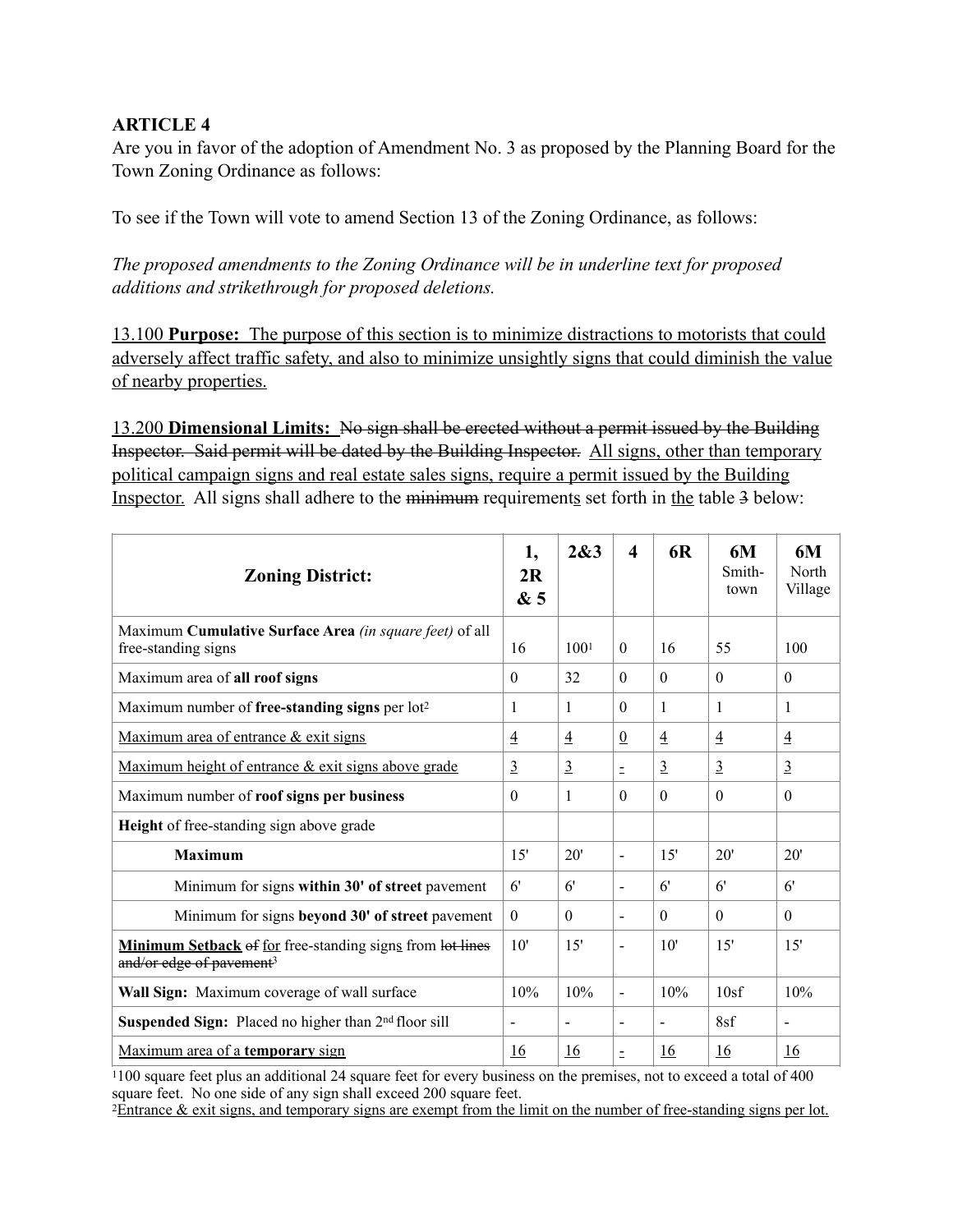$3E$ ntrance  $\&$  exit signs are exempt from this setback requirement

13.100 **Signs That Require No Permit:** Notwithstanding the above, in addition to the signage that is normally permitted herein, each lot shall be allowed, without a sign permit.

- **Entrance & exit signs less than 3 feet per side and less than 3 feet above grade;**
- One temporary **real estate sign,** one temporary **contractor's sign** and one temporary **yard sale sign.** Temporary signs may be posted for not longer than 60 consecutive days and no more than 125 days in any calendar year;
- Temporary **political sings** which may be posted for not longer than 90 consecutive days;
- Roadside **produce signs,** not to exceed 30 square feet per lot;
- **One temporary sign per business** that is less than 3 feet in height and 6 square feet in area. Temporary signs are allowed for a maximum of 30 days per calendar year;
- **Municipal signs, traffic control signs,** and other **safety related** signs.

13.300 **Temporary Signs** The maximum duration for the display of temporary signs shall be 90 days per sign, within any calendar year.

13.2400 **Prohibited signs:** In order to minimize driver distraction, the following sings are prohibited in the Town of Seabrook:

- **Animated, moving, flashing, spinning, revolving, scrolling, or intensely lighted signs** and signs that emit audible sounds, or noises are prohibited in order to enhance traffic safety.
- **Digital Display** signs that change their message more frequently than once per hour. The display of time, temperature, public service announcements, and Amber Alerts are exempt from this prohibition.
- **Visual Story Signs** that convey a sequence of messages.
- **Illumination** that interferes with traffic controls devices.
- **Non-Accessory Off-Premise signs** and **billboards**, except as noted in paragraph C Section 13.600 below.
- **Signs painted on or attached to a vehicle or trailer** parked on the private property for the purpose of providing advertisement of products or directing people to a business or activity located on the property. The purpose of the placement of such signs shall be determined by an objective analysis of the placement of the vehicle on the property, the times the vehicle bearing signs is parked on the property and other related factors. This section is not intended to prohibit any signage on vehicles used on the street or highway for businesses on the property.
- **Signs that block the view of any traffic**, street signs or traffic signals.
- Signs which bear or contain statements, words, or pictures which constitute the dissemination of any material which is **obscene** as those terms are defined by Chapter 650 of the Revised Statutes Annotated of New Hampshire.
- **Roof sings made of combustible material.**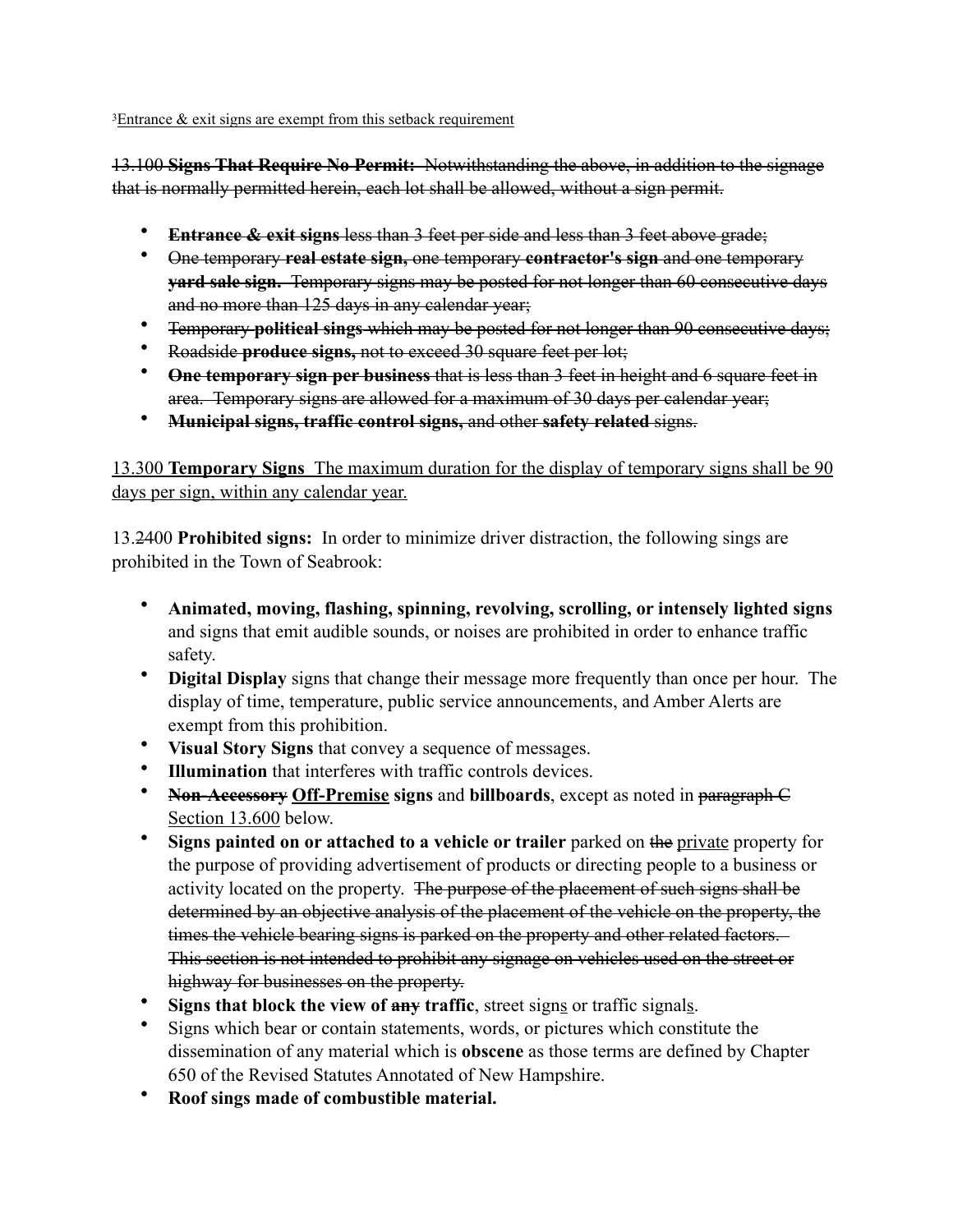• **Non-conforming signs** in place prior to this ordinance may not be altered or replaced.

13.500 **Light Emitting Diode (LED) Signs:** In order to minimize driver distraction, LED signs shall adhere to the following standards:

- LED signs shall be permanently affixed to the ground;
- Maximum luminance shall not exceed 5,000 nits (candela per square meter) during daylight hours, and 300 nits after sunset.
- LED signs shall not be illuminated between the hours of 12AM and 5AM.
- LED signs shall only be erected within Zones 2 and 6M North Village.
- Text shall be sufficiently large enough so as not to require additional attention from passing motorists.

13.3600 For businesses that are *not* located along State highway, one **Off-Premise Directional Sign** per business shall be permitted, providing that:

- the sign complies with the provisions of this ordinance in all other respects;
- the sign face does not exceed six square feet;
- the color and format are consistent with NH DOT standards for off-premise directional signs; and
- the color and format is subject to the approval of the Director of Public Works of the Town of Seabrook.

13.700 **Non-conforming signs** in place prior to this ordinance may not be altered or replaced, however a change to the message is permitted

# **ARTICLE 5**

Are you in favor of the adoption of Amendment No. 4 as proposed by the Planning Board for the Town Zoning Ordinance as follows:

To see if the Town will vote to amend Sections 2, 6 and 7 of the Zoning Ordinance, as follows:

*The proposed amendments to the Zoning Ordinance will be in underline text for proposed additions and strikethrough text for proposed deletions.* 

**Dwelling Unit:** A single unit providing complete independent living facilities for one or more persons including permanent provisions for living, sleeping, eating, cooking and sanitation.

**Single-Family Dwelling:** A detached building containing one primary dwelling unit.

**Accessory Dwelling Unit (ADU):** A residential living unit that is within or attached to a single-family dwelling, and that provides independent living facilities for one or more persons, including provisions for sleeping, eating, cooking, and sanitation. ADU's are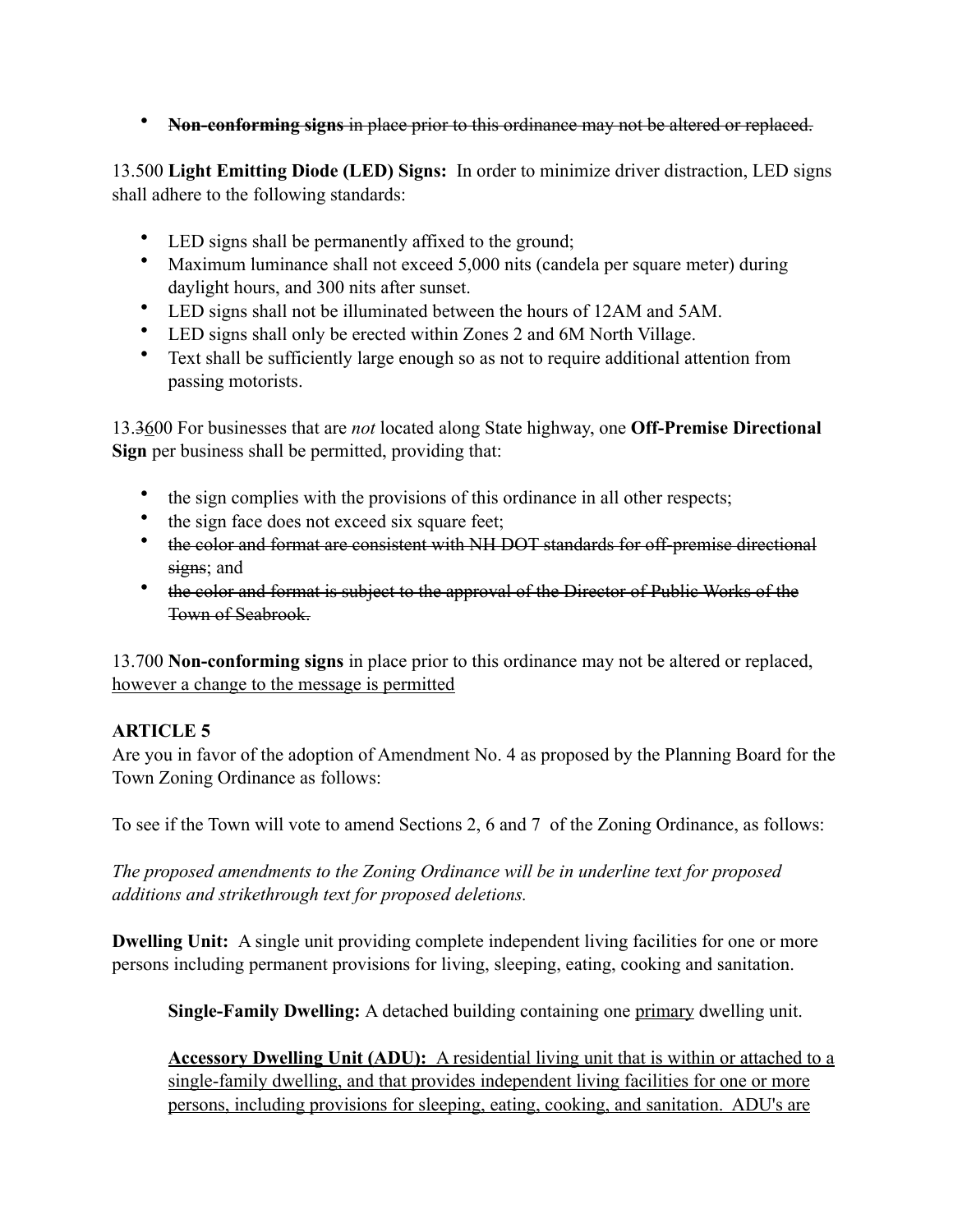subject to the following restrictions:

- An ADU may not be converted to a condominium;
- An ADU may not be detached from the Single-Family Dwelling;
- Two off-street parking spaces are required for the ADU;
- There shall be no more than one ADU per lot;
- Either the ADU or the Single-Family Dwelling shall be owner occupied;
- The ADU shall be no larger than 750 square feet; and
- The ADU shall contain no more than two bedrooms.
- An interior door shall be provided between the primary dwelling unit and the ADU.
- The ADU shall maintain an aesthetic continuity with the primary dwelling unit.

**Two-family Attached Primary Dwelling Units (TAPDU):** A building containing 2 two primary dwelling units, occupied by two families living separately and independently from each other therein. The two dwellings must share a common wall, and each dwelling must be architecturally consistent with the other. Two attached mobile homes shall not be deemed a "two-family dwelling" TAPDU, but rather, they shall be deemed to be two separate swelling buildings.

**Multi-Family Dwelling:** A building containing more than 2 dwelling units.

Accessory Building: A non-residential building with no habitable space, whose purpose the use of which is subordinate to that of the main building. It may be separate from or attached to the main building. For the purpose of this ordinance, a garage or a carport that is attached directly to the main building by a breeze way shall be regarded as an integral part of the main building. An accessory building shall be no larger than the standard two-car garage, not to exceed 1,080 square feet, and must conform to the general building design of the neighborhood. **Family Apartment:** One dwelling unit within an owner occupied, detached, single-family dwelling without separate utility connections, where all persons are related by blood or marriage, the area of said apartment not to exceed 750 square feet.

8.200 **Special Exceptions for Family Apartments** shall be granted by the Board of Adjustment only if the proposal meets the criteria specified in section A above **and** also meets **all** of the following criteria:

- the apartment is situated in a detached, single family home or accessory building;
- the building is owner occupied;
- the building continues to be served by a common utility system;
- the family apartment is designed so that the appearance of the building remains essentially that of a single family residence;
- family apartment shall not:
	- **•** be allowed in manufactured housing;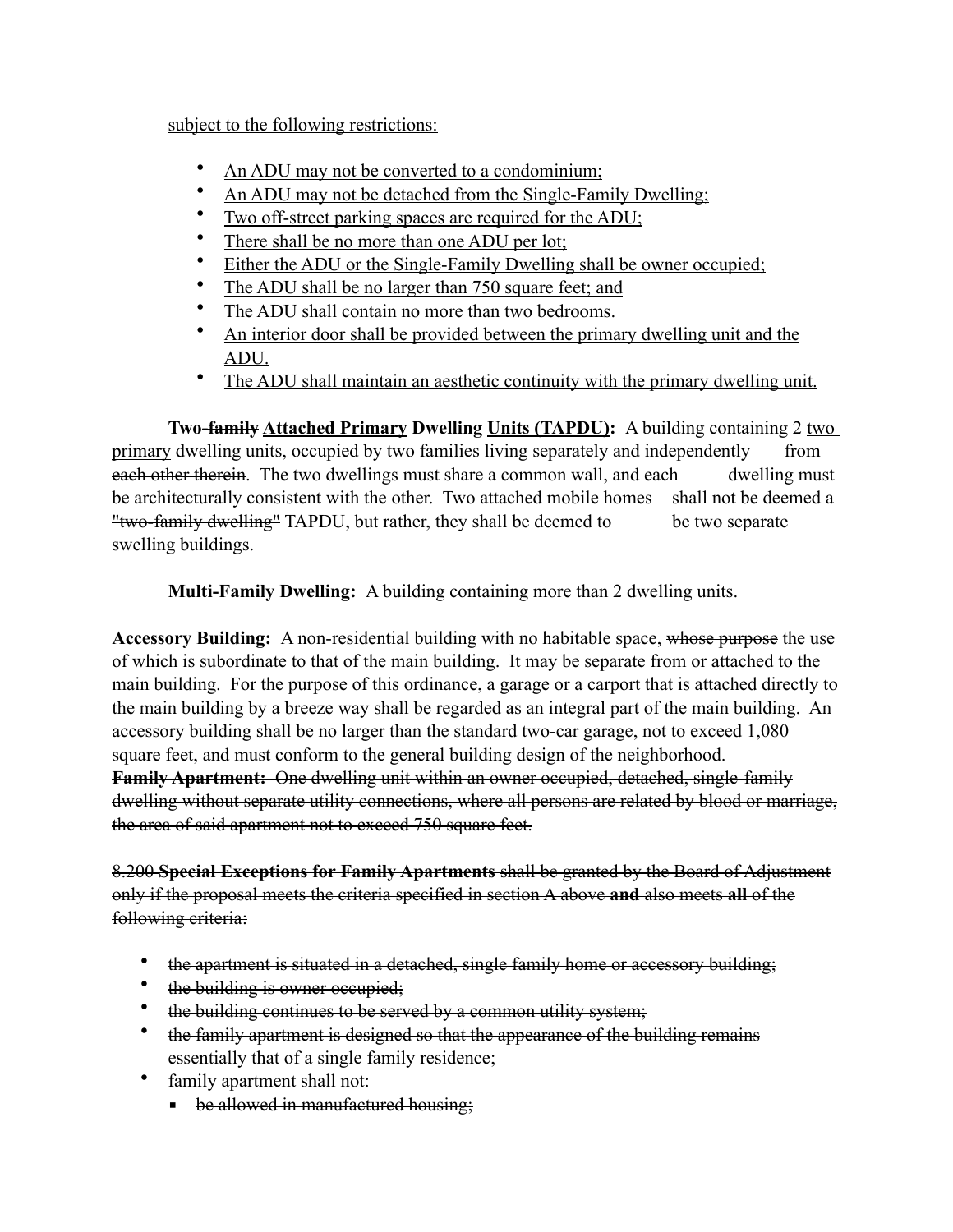- **•** be converted to condominiums;
- **Exceed 750 square feet of living area;**
- **Exceed 50% of the accessory building's floor area.**

Family apartments shall be exempt from the minimum land area requirements specified in Section 7, however in no case shall the number of dwelling units on one lot exceed two.

#### *Revise Section 6 of the Zoning Ordinance, as follows:*

| <b>Uses</b>                            | <b>Zoning Districts</b> |              |             |                          |                     |   |    |                     |
|----------------------------------------|-------------------------|--------------|-------------|--------------------------|---------------------|---|----|---------------------|
|                                        |                         |              | 2R          | 3                        | 4                   | 5 | 6R | 6M                  |
| Residential <sup>4</sup>               |                         |              |             |                          |                     |   |    |                     |
| <b>Family Apartment</b>                | S                       | $\mathbf{s}$ | S           | N                        | N                   | N | S  | N                   |
| Mobile Home Park                       | N                       | N            | N           | N                        | N                   | N | N  | N                   |
| Multi-Family Building Dwelling         | N                       | N            | N           | N                        | N                   | N | N  | N                   |
| Mixed Use with no more than 5 dwelling | N                       | N            | N           | N                        | N                   | N | N  | P                   |
| units                                  | P                       | D            | P           | N                        | N                   | P | P  | N                   |
| Single Family Dwelling                 | P                       | ₽            | $\mathbf P$ | $\underline{\mathbf{N}}$ | $\underline{\rm N}$ | ₽ | P  | $\underline{\rm N}$ |
| Single Family Dwelling + ADU           | P                       | D            | P           | N                        | N                   | N | P  | N                   |
| Two Family Attached Primary Dwelling   |                         |              |             |                          |                     |   |    |                     |
| Units                                  |                         |              |             |                          |                     |   |    |                     |

*Revise Section 7 of the Zoning Ordinance, as follows:* 

| <b>Dimensional Requirements</b>                                                                                                                                                                    | <b>Zoning Districts</b>            |                                     |                                      |                      |                                   |                 |                                    |                           |
|----------------------------------------------------------------------------------------------------------------------------------------------------------------------------------------------------|------------------------------------|-------------------------------------|--------------------------------------|----------------------|-----------------------------------|-----------------|------------------------------------|---------------------------|
|                                                                                                                                                                                                    | 1                                  | 2                                   | 2R                                   | 3                    | 4                                 | 5               | <b>6R</b>                          | 6M                        |
| <b>Minimum Lot Area</b> (in thousands of sq ft) <sup>5</sup><br>With Municipal Sewer<br>No Municipal Sewer<br>For Two Dwelling Units                                                               | 20<br>30<br>30                     | $\frac{30}{2}$<br>30<br>30          | $\downarrow$ 5<br>30<br>$30^{\circ}$ | 30<br>$30^{\circ}$   |                                   | 20<br>30        | $\overline{15}$<br>30<br>20        | 30<br>30                  |
| Single-Family Dwelling<br>Single-Family Dwelling + Accessory Dwelling Unit<br>Two Attached Primary Dwelling Units                                                                                  | $\frac{20}{20}$<br>$\frac{30}{30}$ | $\underline{30}$<br>$\frac{30}{30}$ | $\frac{15}{15}$<br>$\frac{15}{30}$   | $\frac{30}{30}$      |                                   | $\frac{20}{20}$ | $\frac{15}{15}$<br>$\frac{15}{20}$ | $\frac{30}{30}$           |
| Non-Residential Buildings                                                                                                                                                                          | 20                                 | $\frac{30}{5}$                      | $\underline{30}$                     | $\overline{30}$      |                                   | 20              | 15                                 | 30                        |
| <b>Maximum # of Primary Structures</b> <sup>6</sup><br>(Residential) Buildings per lot7<br>(Residential) Dwelling Units per lot <sup>3</sup><br>Mixed Use (maximum dwelling units per<br>building) | 1<br>$\overline{2}$                | 1<br>$\overline{2}$                 | 1<br>$\overline{2}$<br>--            | $\theta$<br>$\theta$ | $\overline{0}$<br>$\theta$<br>$-$ | 1<br>$+2$       | 21<br>2                            | --<br>$\overline{2}$<br>5 |

4In North Village, existing residential uses are grandfathered and can be redeveloped and expanded as the same use while conforming to all other requirements.

<sup>5</sup>This requirement shall not apply to lots of record that were recorded at the Registry of Deeds prior to 1974. On lots of record with less than the required lot area, no more than one dwelling unit is permitted.

6Note exceptions for lots in Zone 2, per Section 5 of this ordinance.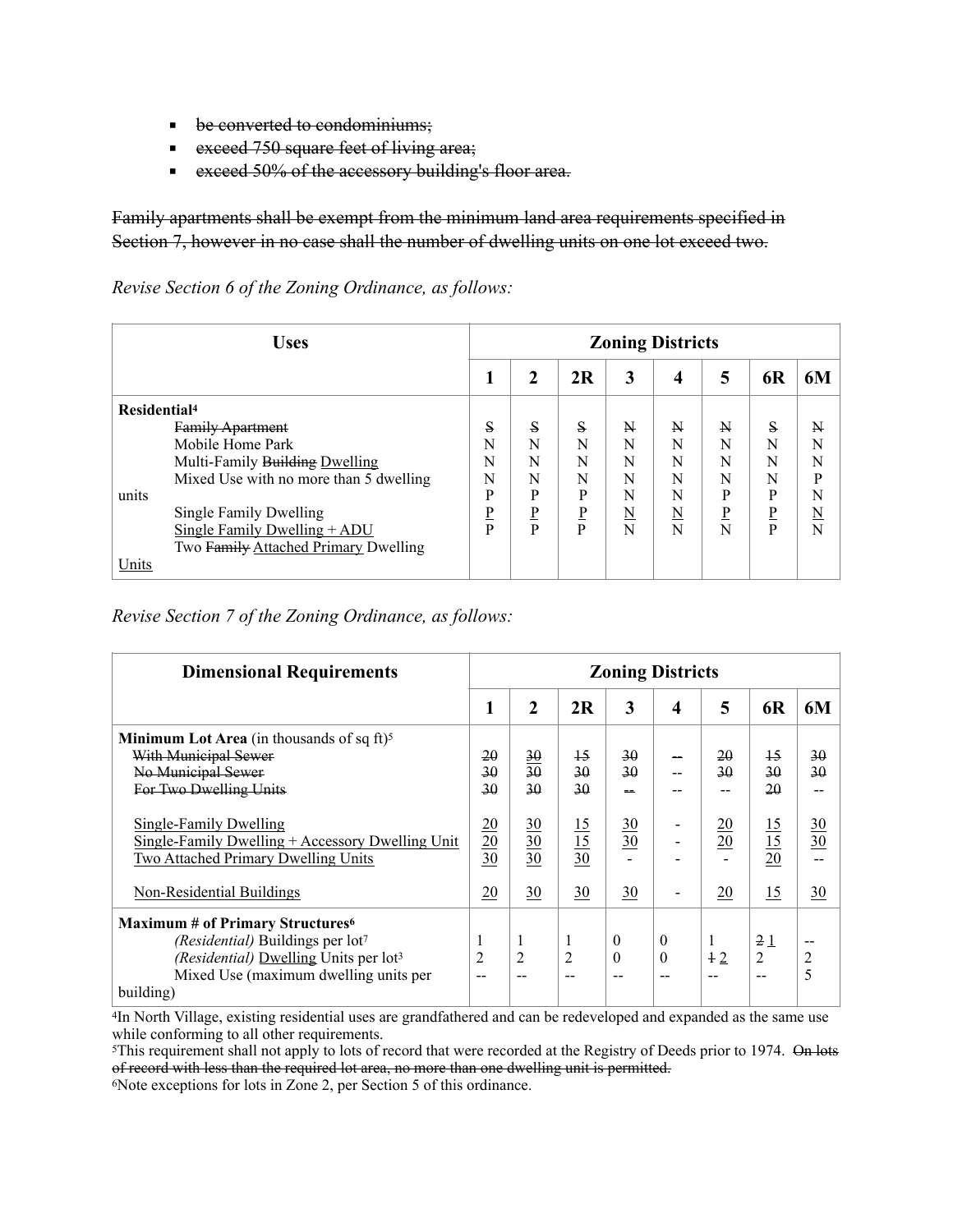7A second dwelling building, containing one dwelling unit, may be placed on a lot in Zones 2R & 6R, providing that the lot is 45,000 sq ft or larger; and the number of dwelling units on the lot does not exceed two.

#### **ARTICLE 6**

To see if the Town will vote to raise and appropriate the sum of One Million Two Hundred Thousand Dollars (\$1,200,000) for the purpose of repairing the sheet pilings at the harbor in an effort to protect the seawall. Such sum to be raised by the issuance of serial bonds or notes for a period not to exceed thirty (30) years under and in accordance with the provisions of the Municipal Finance Act (RSA 33); and to authorize the Board of Selectmen and the Town Treasurer to issue and negotiate such bonds or notes and to determine the rate of interest thereon; and furthermore to authorize the Board of Selectmen to apply for, contract for, accept and expend any Federal, State or other available funds toward the project that may be available, according to the terms under which they are received, and to borrow in anticipation of the receipt of such aid or the issuance of such bonds or notes as provided by the Municipal Finance Act, (RSA 33), as amended; and to authorize the Board of Selectmen to take any and all actions as may be necessary to carry out the project in the best interests of the Town of Seabrook. (3/5<sup>th</sup> vote required) (Recommended by the Board of Selectmen) (Recommended by the Budget Committee) (Estimated \$0.033 impact per \$1,000 on the tax rate).

**NOTE:** This article is part of the capital improvement plan approved by the planning board.

#### **ARTICLE 7**

To see if the Town will vote to raise and appropriate the sum of Sixty Thousand Dollars (\$60,000) to fund planning for and additions to the Asset Management Plan for the Town's Wastewater and Storm Water Collection system, and to authorize the issuance of not more than Sixty Thousand Dollars (\$60,000) of bonds or notes in accordance with the provisions of the Municipal Finance Act (RSA 33); and, to further authorize the Selectmen to issue and negotiate such bonds or notes and to determine the conditions and the rate of interest thereon; and further to authorize the Board of Selectmen to apply for, contract for, accept and expend any Federal, State, or other available funds, including Clean Water State Revolving Funds (CWSRF) toward the project that may be available, according to the terms under which they are received, and to borrow in anticipation of the receipt of such aid or the issuance of such bonds or notes as provided by the Municipal Finance Act, (RSA 33), as amended; and, to further authorize the Selectmen to offset the full amount of this appropriation through the receipt of federal or state grant monies, or CWSRF loans with 100% loan forgiveness. (3/5th vote required) (Recommended by the Board of Selectmen) (Recommended by the Budget Committee) (\$0 impact on the tax rate).

**NOTE:** This article is not part of the capital improvement plan.

#### **ARTICLE 8**

Shall the Town raise and appropriate as an operating budget, not including appropriations by special warrant articles and other appropriations voted separately, the amounts set forth on the budget posted with the warrant or as amended by vote of the first session, for the purposes set forth therein, totaling Twenty Two Million Three Hundred Seventy Four Thousand Nine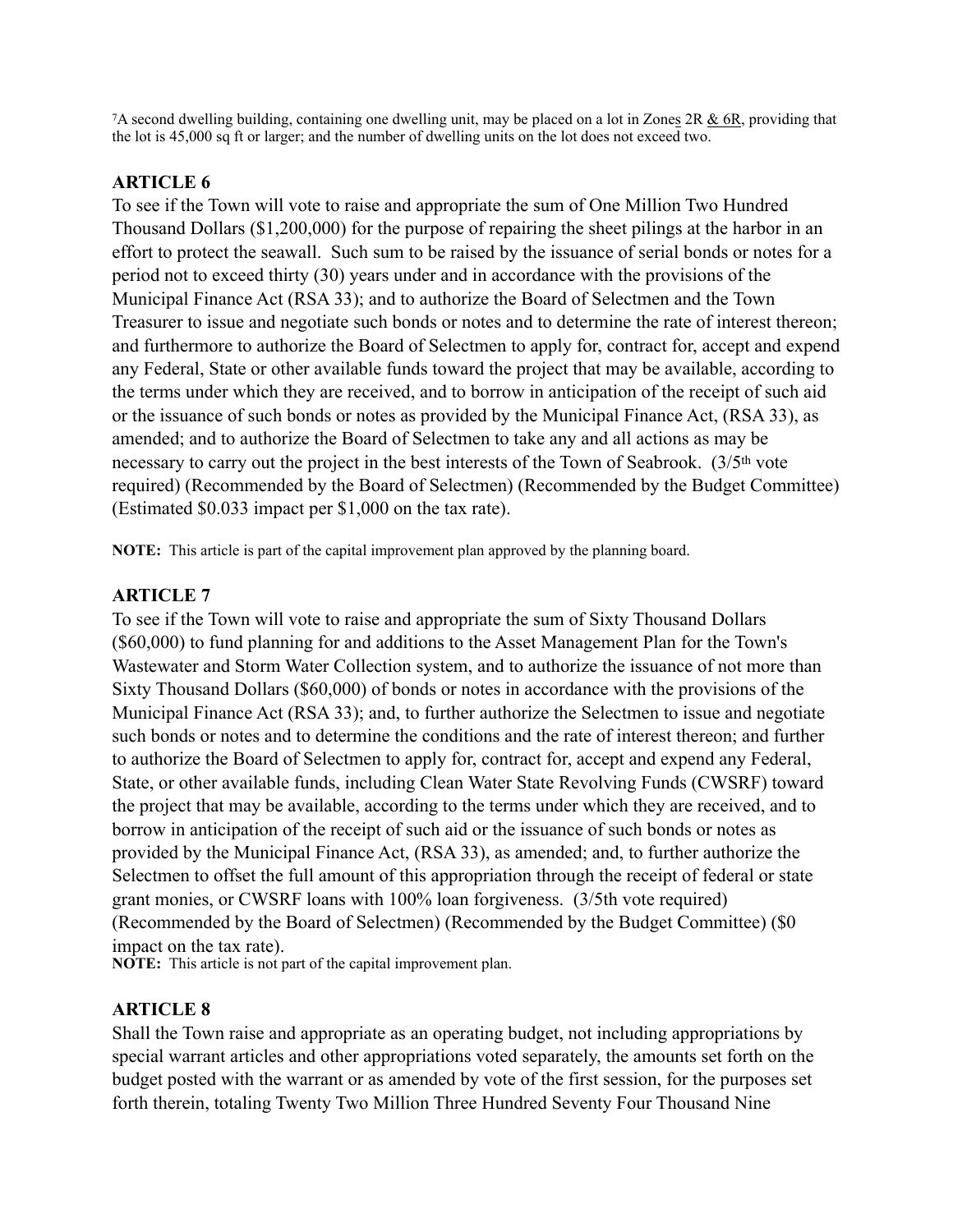Hundred Twenty Five Dollars (\$22,374,925)? Should this article be defeated, the default budget shall be Twenty Two Million Four Hundred Ten Thousand Four Hundred Nineteen Dollars (\$22,410,419) which is the same as last year, with certain adjustments required by previous action of the Town or by law; or the governing body may hold one special meeting, in accordance with RSA 40:13, X and XVI, to take up the issue of a revised operating budget only. (Majority vote required) (Recommended by Board of Selectmen) (Recommended by the Budget Committee) (Estimated \$8.289 impact per \$1,000 on the tax rate).

**NOTE:** This operating budget warrant article does not include appropriations contained in **ANY** other warrant articles.

#### **ARTICLE 9**

To see if the Town will vote to approve the cost items included in the collective bargaining agreement reached between the Board of Selectmen and the Seabrook Employees Association for the period April 1, 2017 through March 31, 2018; and further to raise and appropriate the sum of Fifty Three Thousand Nine Hundred Twenty Eight Dollars (\$53,928) for fiscal year 2017, such sum representing the additional costs attributable to the increase in salaries and benefits required by the new agreement over those that would be paid at current staffing levels. (Majority vote require) (Recommended by the Board of Selectmen) (Recommended by the Budget Committee) (Estimated \$0.020 impact per \$1,000 on the tax rate).

**NOTE:** The salary and benefits for 3 months in 2018 will be \$17,486 for a total of \$71,414 which represents the 1 year contract.

#### **ARTICLE 10**

To see if the Town will vote to raise and appropriate the sum of One Hundred Fifty Thousand Dollars (\$150,000) to replace the existing 1-inch plastic water pipe with 600 linear feet of 8-inch diameter pipe and appurtenances on Anne's Lane. This will be a non-lapsing appropriation per RSA 32:7, VI and will not lapse until the project is completed or in two (2) years (December 31, 2019), whichever occurs first, said appropriation to be funded by a transfer of the sum of One Hundred Fifty Thousand Dollars (\$150,000) from the unassigned fund balance. This is a special warrant article. (Majority vote required) (Recommended by the Board of Selectmen) (Recommended by the Budget Committee) (\$0 impact on the tax rate).

**NOTE:** This article is included in the capital improvement plan that has been adopted by the planning board. This 1-inch plastic line is defective and has suffered from numerous and frequent line breaks. There are too many houses for this size line and the water line runs too far for its diameter which can cause pressure drops during high demand.

#### **ARTICLE 11**

To see if the Town will vote to raise and appropriate the sum of Thirty Five Thousand Dollars (\$35,000) for the purchase of a roadside mower for the Public Works Department Highway Division. This will be a non-lapsing appropriation per RSA 32:7, VI and will not lapse until the equipment is acquired by the Town or in two (2) years (December 31, 2019), whichever occurs first. This is a special warrant article. (Majority vote required) (Recommended by the Board of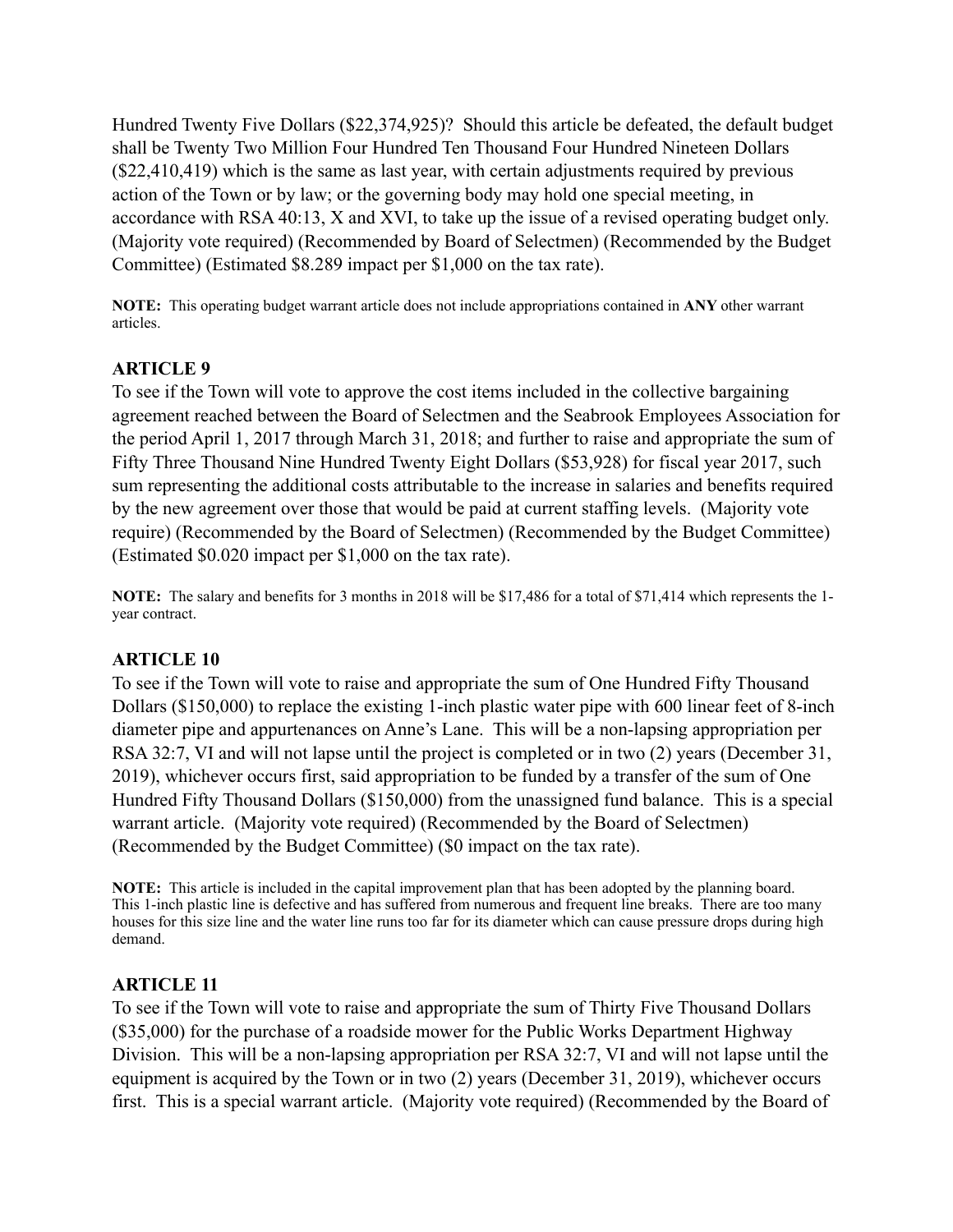Selectmen) (Recommended by the Budget Committee) (Estimated \$0.013 impact per \$1,000 on the tax rate).

**NOTE:** This article is included in the capital improvement plan that has been adopted by the planning board. This will replace the current 1997 Motrim Roadside Mower.

## **ARTICLE 12**

To see if the Town will vote to raise and appropriate the sum of Sixty Thousand Dollars (\$60,000) for the purchase and equipping of a one-ton dump truck for the Public Works Department Highway Division, and to authorize the sale or trade of the existing 2003 one-ton dump truck. This will be a non-lapsing appropriation per RSA 32:7, VI and will not lapse until the vehicle is acquired by the Town and fully equipped or in two (2) years (December 31, 2019), whichever occurs first, said appropriation to be funded by a transfer of up to Sixty Thousand Dollars (\$60,000) from the unassigned fund balance. This is a special warrant article. (Majority vote required) (Recommended by the Board of Selectmen) (Recommended by the Budget Committee) (\$0 impact on the tax rate).

**NOTE:** This article is included in the capital improvement plan that has been adopted by the planning board.

## **ARTICLE 13**

To see if the Town will vote to raise and appropriate the sum of Sixty Thousand Dollars (\$60,000) for the purchase and equipping of an F-250 truck with rack body and plow for the Public Works Department Cemetery Division, and to authorize the sale or trade of the existing 1999 Ford F-250 pick-up truck. This will be a non-lapsing appropriation per RSA 32:7, VI and will not lapse until the vehicle is acquired by the Town and fully equipped or in two (2) years (December 31, 2019), whichever occurs first, said appropriation to be funded by a transfer of up to Sixty Thousand Dollars (\$60,000) from the unassigned fund balance. This is a special warrant article. (Majority vote required) (Recommended by the Board of Selectmen) (Recommended by the Budget Committee) (\$0 impact on the tax rate).

**NOTE:** This article is included in the capital improvement plan that has been adopted by the planning board. Current truck is 18 years old and is a first line truck which sees daily use and is an integral part of the departments snow and ice emergencies.

## **ARTICLE 14**

To see if the Town will vote to raise and appropriate the sum of One Hundred Ninety Five Thousand Dollars (\$195,000) for the purpose of replacing the roof at the Department of Public Works facility. This will be a non-lapsing appropriation per RSA 32:7, VI and will not lapse until the project is completed or in two (2) years (December 31, 2019), whichever occurs first. This is a special warrant article. (Majority vote required) (Recommended by the Board of Selectmen) (Recommended the Budget Committee) (Estimated \$0.072 impact per \$1,000 on the tax rate).

**NOTE:** This article is included in the capital improvement plan that has been adopted by the planning board. This article would be to install a new roof which was last done in 1989.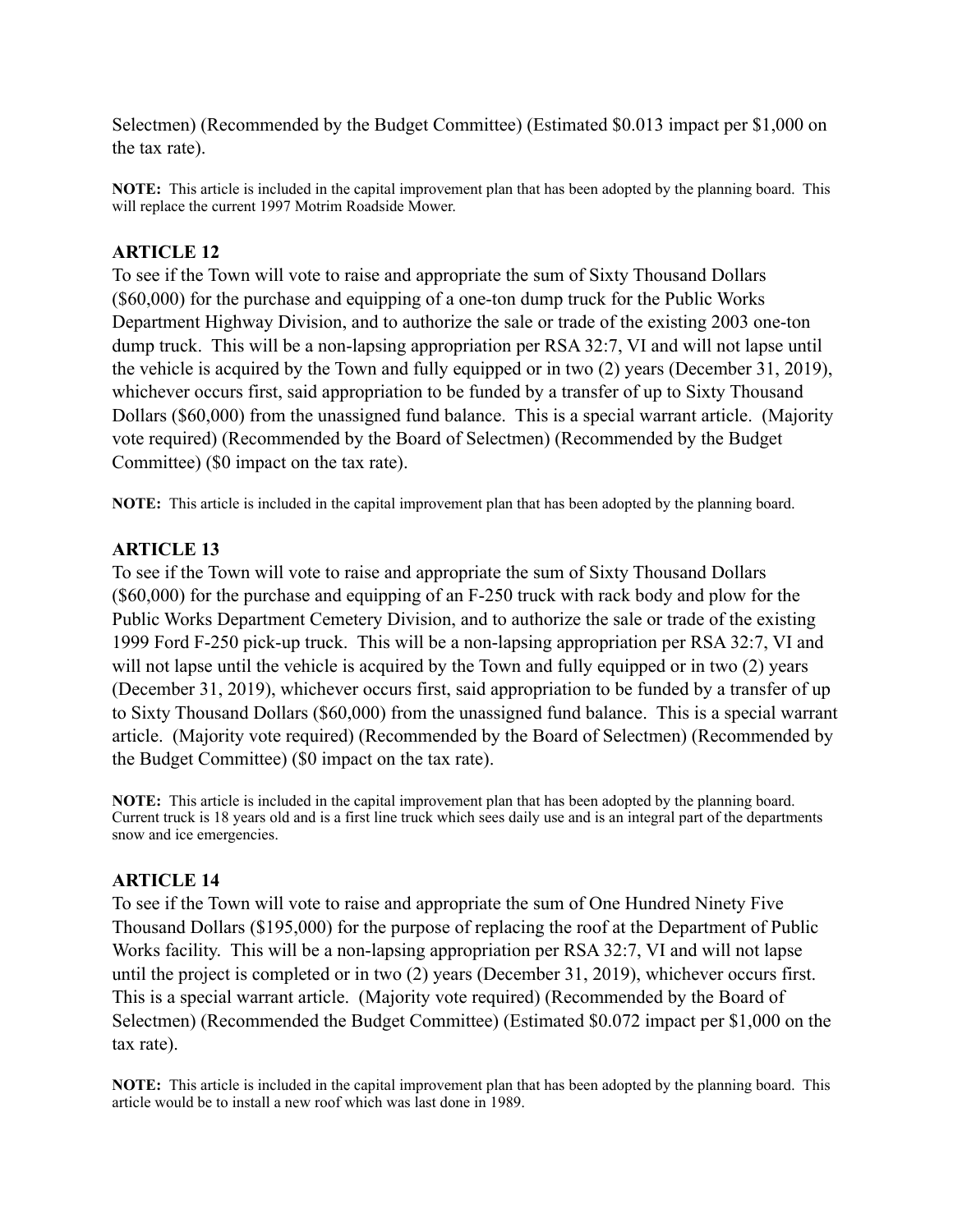## **ARTICLE 15**

To see if the Town will vote to raise and appropriate the sum of One Hundred Thousand Dollars (\$100,000) for the purpose of purchasing property adjacent to the DPW building. This property would be used, through a future warrant article, to place a larger storage shed for the storage of road salt. This will be a non-lapsing appropriation per RSA 32:7, VI and will not lapse until the project is completed or in two (2) years (December 31, 2019), whichever occurs first. This is a special warrant article. (Majority vote required) (Recommended by the Board of Selectmen) (Recommended by the Budget Committee) (Estimated \$0.036 impact per \$1,000 on the tax rate).

**NOTE:** This article is included in the capital improvement plan that has been adopted by the planning board. The current DPW storage area is not adequate for the amount of salt needed. This would allow for a 1-year supply of salt.

## **ARTICLE 16**

To see if the Town will vote to raise and appropriate the sum of Two Hundred Eighty Thousand Dollars (\$280,000) for the purpose of replacing the roof at the transfer station. This will be a non-lapsing appropriation per RSA 32:7, VI and will not lapse until the project is completed or in two (2) years (December 31, 2019), whichever occurs first. This is a special warrant article. (Majority vote required) (Recommended by the Board of Selectmen) (Recommended by the Budget Committee) (Estimated \$0.104 impact per \$1,000 on the tax rate).

## **ARTICLE 17**

To see if the Town will vote to create four (4) new full-time firefighter positions within the Fire Department, and to raise and appropriate the sum of Two Hundred Eighty Nine Thousand One Hundred Dollars (\$289,100) to fund these positions with One Hundred Fifty Nine Thousand Eight Dollars (\$159,008) for salary and One Hundred Thirty Thousand Ninety Two Dollars (\$130,092) for benefits. If approved, the appropriation for these positions will become part of the annual operating budget in subsequent years. (Majority vote required) (Recommended by the Selectmen) (Not Recommended by the Budget Committee) (Estimated \$0.107 impact per \$1,000 on the tax rate).

**NOTE:** The hiring of these four (4) firefighters in 2017 will only be for 6-months. In subsequent years it will be for 12-months for a cost of \$578,200.

## **ARTICLE 18**

To see if the Town will vote to raise and appropriate the sum of Forty Five Thousand Dollars (\$45,000) to purchase and replace electric fans, lights, hand tools, hose lines, nozzles and pagers for the Fire Department. This will be a non-lapsing appropriation per RSA 32:7, VI and will not lapse until the project is completed or in two (2) years (December 31, 2019), whichever occurs first. This is a special warrant article. (Majority vote required) (Recommended by the Board of Selectmen) (Recommended by the Budget Committee) (Estimated \$0.017 impact per \$1,000 on the tax rate).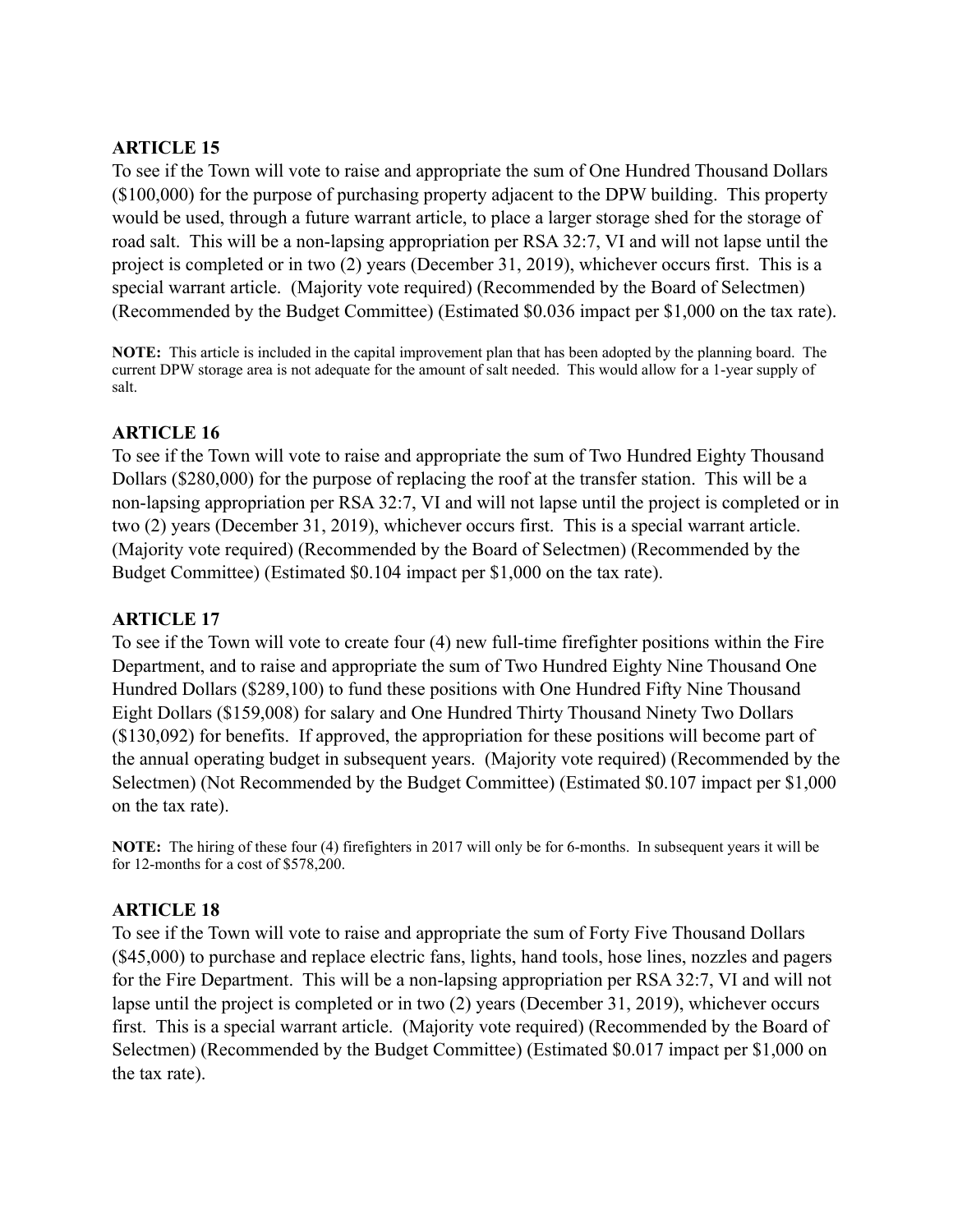**NOTE:** This article is included in the capital improvement plan approved by the planning board. Electric fans are 15+ years old, lights are over 10 years old, hose lines are at least 12 years old and pagers haven't been replaced in over 8 years. Some nozzles have been replaced but the remaining nozzles are over 20 years old.

# **ARTICLE 19**

To see if the Town will vote to raise and appropriate the sum of Fifty Five Thousand Dollars (\$55,000) for the purchase and equipping of a new 2017 Chevy Tahoe to be used as a command vehicle for the fire department. This will be a non-lapsing appropriation per RSA 32:7, VI and shall not lapse until the vehicle is acquired by the Town or in two (2) years (December 31, 2019), whichever occurs first. This is a special warrant article. (Majority vote required) (Recommended by the Board of Selectmen) (Recommended by the Budget Committee) (Estimated \$0.20 impact per \$1,000 on the tax rate).

**NOTE:** This article is included in the capital improvement plan that was approved by the planning board.

#### **ARTICLE 20**

To see if the Town will vote to raise and appropriate the sum of Fifty Thousand Dollars (\$50,000) for the purpose of cleaning, rehabilitation and long-term well and equipment maintenance for seven (7) bedrock wells and five (5) gravel pack wells. This will be a nonlapsing appropriation per RSA 32:7, VI and will not lapse until the project is completed or in two (2) years (December 31, 2019), whichever occurs first. This is a special warrant article. (Majority vote required) (Recommended by the Board of Selectmen) (Recommended by the Budget Committee) (Estimated \$0.018 impact per \$1,000 on the tax rate).

**NOTE:** This article is included in the capital improvement plan approved by the planning board. These wells provide the Town its drinking water. This work is required to prevent permanent damage to these wells.

## **ARTICLE 21**

To see if the Town will vote to raise and appropriate the sum of Thirty Two Thousand Dollars (\$32,000) to replace 10 Esteem 192c radios for the Water Department System Control & Data Acquisition (S.C.A.D.A.) system. This will be a non-lapsing appropriation per RSA 32:7, VI and will not lapse until the project is completed or in two  $(2)$  years (December 31, 2019), whichever occurs first. This is a special warrant article. (Majority vote required) (Recommended by the Board of Selectmen) (Recommended by the Budget Committee) (Estimated \$0.011 impact per \$1,000 on the tax rate).

**NOTE:** This article is included in the capital improvement plan approved by the planning board. These radios are key to the water department's automation and have been on-line 24/7 for over 15 years. The manufacturer no longer supports the radios and they can no longer be repaired.

## **ARTICLE 22**

To see if the Town will vote to raise and appropriate the sum of Forty Nine Thousand Five Hundred Dollars (\$49,500) for the purchase and equipping of a 4-wheel drive utility truck with plow for the Water Department, and to authorize the sale or trade of the existing 2007 4 wheel drive utility truck with plow. This will be a non-lapsing appropriation per RSA 32:7, VI and will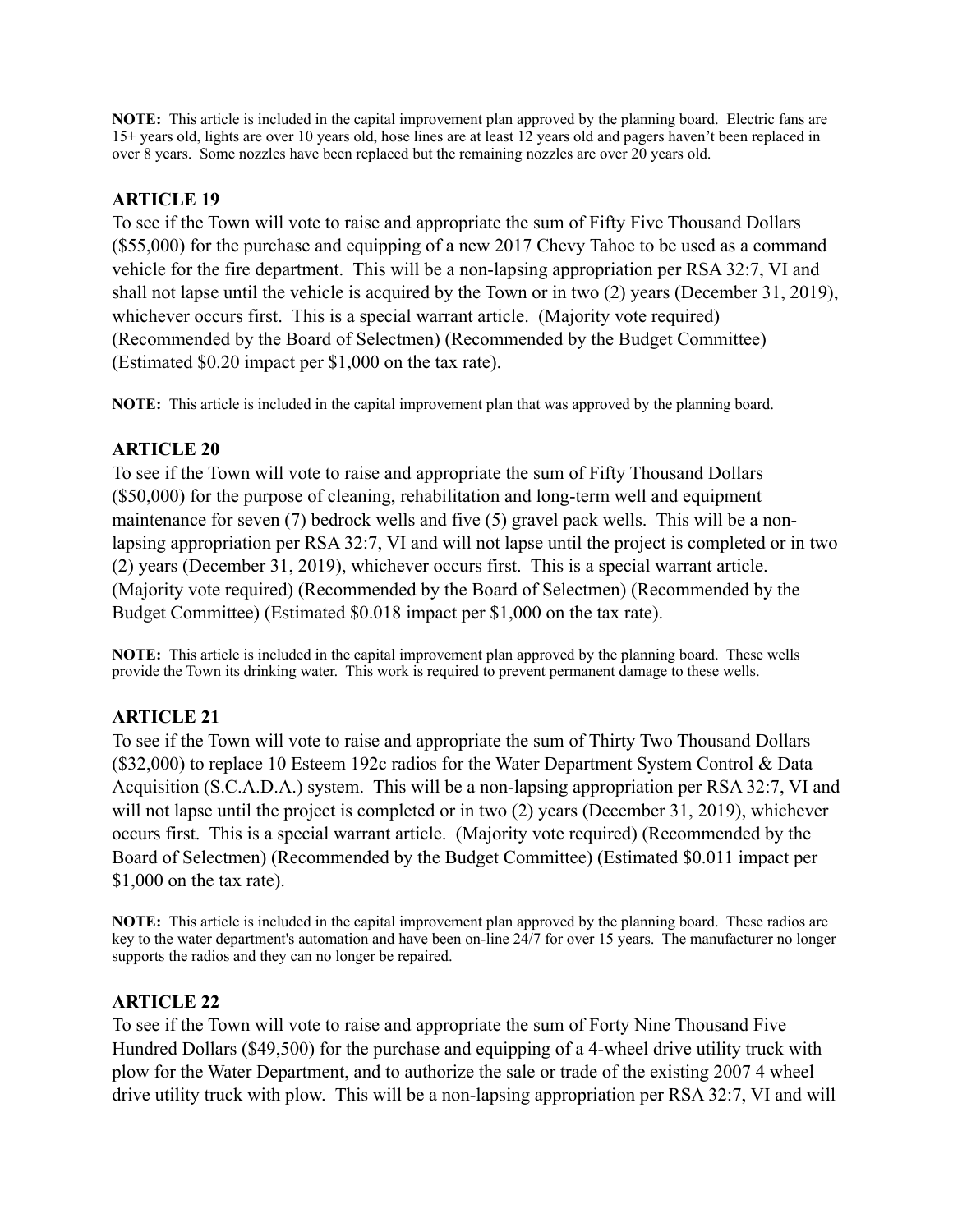not lapse until the vehicle is acquired by the Town and fully equipped or in two (2) years (December 31, 2019), whichever occurs first. This is a special warrant article. (Majority vote required) (Recommended by the Board of Selectmen) (Recommended by the Budget Committee) (Estimated \$0.018 impact per \$1,000 on the tax rate).

**NOTE:** This article is included in the capital improvement plan approved by the planning board.

## **ARTICLE 23**

To see if the Town will vote to raise and appropriate the sum of Twenty Five Thousand Dollars (\$25,000) to discontinue the wells at the Gruhn site for site closure for the Water Department. This will be a non-lapsing appropriation per RSA 32:7, VI and will not lapse until the project is completed or in two (2) years (December 31, 2019), whichever occurs first. This is a special warrant article. (Majority vote required) (Recommended by the Board of Selectmen) (Recommended by the Budget Committee) (Estimated \$0.009 impact per \$1,000 on the tax rate).

**NOTE:** This article is included in the capital improvement plan that was approved by the planning board. To abandon nine 2-inch diameter PVC observation wells and fill the wells with sand, bentonite and cement in accordance with NH DES regulations. To remove the steel guard pipes and road boxes and cut wells off 1.5 feet below the surface.

## **ARTICLE 24**

To see if the Town will vote to raise and appropriate the sum of Sixty Five Thousand Dollars (\$65,000) to resurface and grind the driveways for wells 1, 2, 3, 4 and 7 for the Water Department. This will be a non-lapsing appropriation per RSA 32:7, VI and will not lapse until the project is completed or in two (2) years (December 31, 2019), whichever occurs first. This is a special warrant article. (Majority vote required) (Recommended by the Board of Selectmen) (Recommended by the Budget Committee) (Estimated \$0.023 impact per \$1,000 on the tax rate).

**NOTE:** This article is included in the capital improvement plan that was approved by the planning board. The driveways are very old and falling apart. It is difficult to maintain during the winter months and no road salt is used. It becomes a safety issue when the snow cannot be removed due to the uneven surfaces.

# **ARTICLE 25**

To see if the Town will vote to raise and appropriate the sum of Two Hundred Eighty Two Thousand Dollars (\$282,000) for improvements to Town streets consisting of pavement overlays, adjustments to associated structures, crack-sealing repairs, and design of drainage improvements. This will be a non-lapsing appropriation per RSA 32:7, VI and will not lapse until the projects are completed or in two (2) years (December 31, 2019), whichever occurs first. Said appropriation will be offset by a State Highway Block Grant estimated to be One Hundred Seventy One Thousand Nine Hundred Eighty Nine Dollars (\$171,989) and by a transfer of the sum of Sixty Thousand Dollars (\$60,000) from the Transportation Improvement Special Revenue Fund. The balance of Fifty Thousand Eleven Dollars (\$50,011) will be raised and appropriated through property taxes. This is a special warrant article. (Majority vote required) (Recommended by the Board of Selectmen) (Recommended by the Budget Committee) (Estimated \$.019 impact on the tax rate).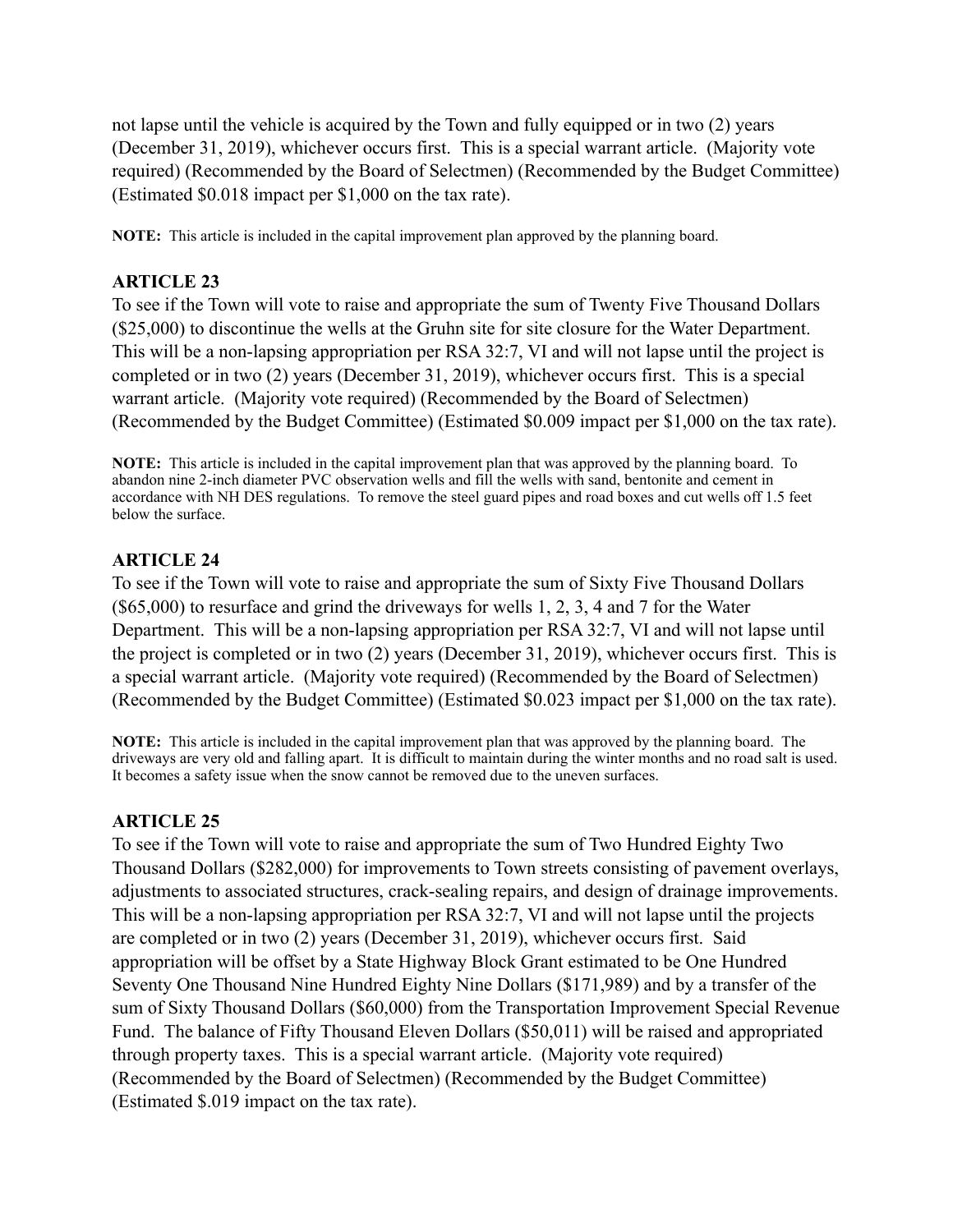**NOTE:** This article is included in the capital improvement plan that was approved by the planning board.

## **ARTICLE 26**

To see if the Town will vote to raise and appropriate the sum of One Hundred One Thousand Dollars (\$101,000) and to authorize the Board of Library Trustees to expend those funds to be used for the purpose of reshingling the roof of the library. This appropriation will be funded from invested funds, donations and other sources. This will be a non-lapsing appropriation per RSA 32:7, VI and will not lapse until the project is completed or in two (2) years (December 31, 2018), whichever occurs first. This is a special warrant article. (Majority vote required) (Recommended by the Board of Selectmen) (Recommended by the Budget Committee) (\$0 impact per \$1,000 on the tax rate).

**NOTE:** This article is not included in the capital improvement plan.

# **ARTICLE 27**

To see if the Town will vote to raise and appropriate the sum of Forty Two Thousand Dollars (\$42,000) for the purchase and equipping of a 3/4-ton utility truck for the Sewer Department and to authorize the sale or trade of the existing 2006 3/4-ton utility truck. This will be a non-lapsing appropriation per RSA 32:7, VI and will not lapse until the vehicle is acquired by the Town and fully equipped or in two (2) years (December 31, 2019), whichever occurs first. This is a special warrant article. (Majority vote required) (Recommended by the Board of Selectmen) (Recommended by the Budget Committee) (Estimated \$0.015 impact per \$1,000 on the tax rate).

**NOTE:** This article is included in the capital improvement plan that was approved by the planning board. This vehicle should be replaced before there are major repair costs. It is used extensively as a mechanical service vehicle and to transport the collection system water jetting trailer that is needed to unplug clogged sewers and perform routine maintenance.

# **ARTICLE 28**

To see if the Town will vote to raise and appropriate the sum of Ninety Eight Thousand Dollars (\$98,000) for the purchase of a septic hauler truck for the Sewer Department and to authorize the sale or trade of the existing 1999 Freightliner septic hauler truck. This will be a non-lapsing appropriation per RSA 32:7, VI and will not lapse until the vehicle is acquired by the Town or in two (2) years (December 31, 2019), whichever occurs first. This is a special warrant article. (Majority vote required) (Recommended by the Board of Selectmen) (Recommended by the Budget Committee) (Estimated \$0.035 impact per \$1,000 on the tax rate).

**NOTE:** This article is included in the capital improvement plan that was approved by the planning board. This truck is 17 years old and was purchased used in 2004. The tank structure was taken from an older vehicle and added to this cab and frame. It is used to clean pump stations and sewer mains. It is also used as a standby emergency pump truck to service pump stations when extended power outages occur.

## **ARTICLE 29**

To see if the Town will vote to raise and appropriate the sum of Nine Thousand Dollars (\$9,000) for the purpose of conducting a feasibility study and preliminary design of a septage receiving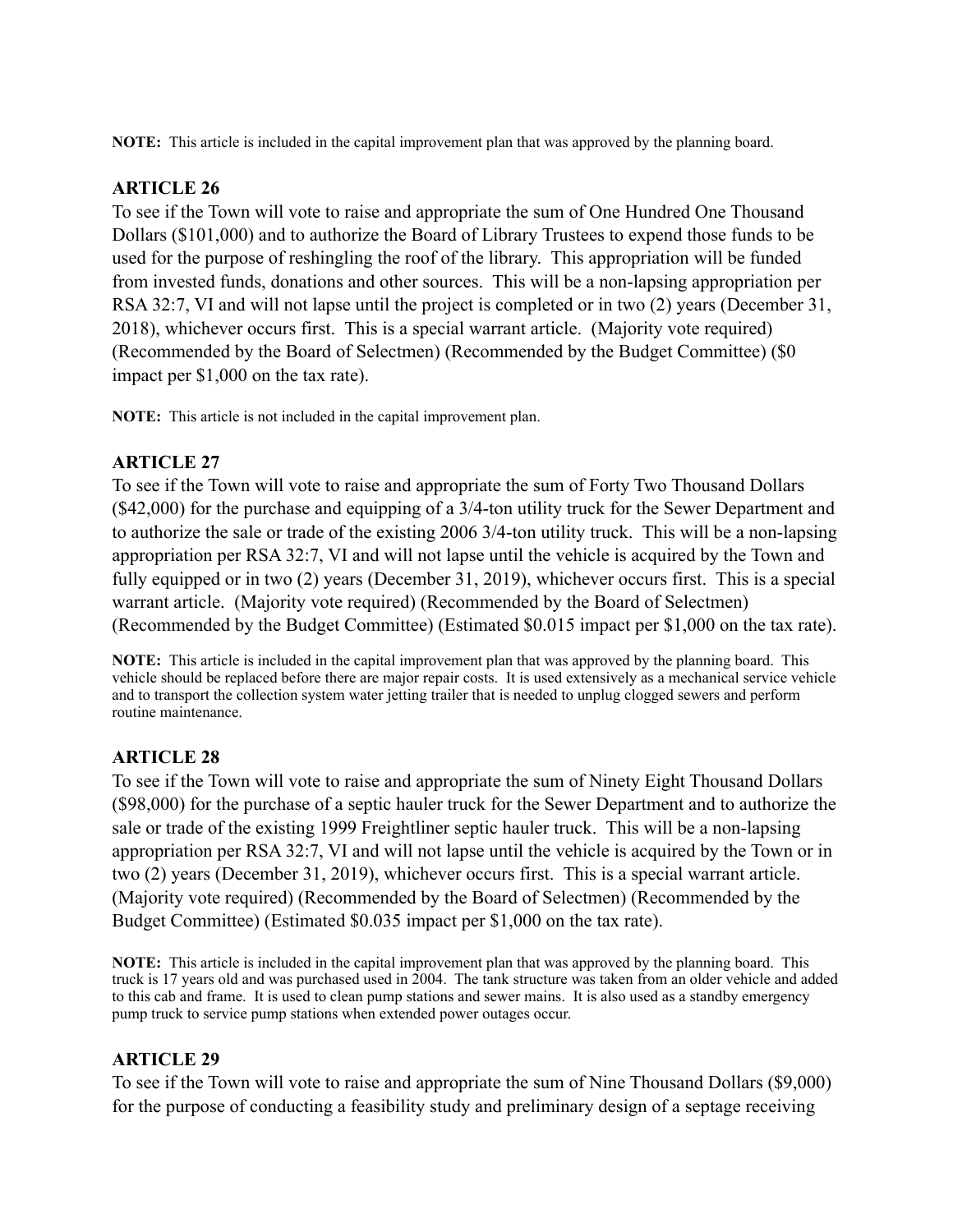and odor control equipment for the Sewer Department, to receive septage from outside of Seabrook. This will be a non-lapsing appropriation per RSA 32:7, VI and will not lapse until the project is completed or in two (2) years (December 31, 2019), whichever occurs first. This is a special warrant article. (Majority vote required) (Recommended by the Board of Selectmen) (Recommended by the Budget Committee) (Estimated \$0.003 impact per \$1,000 on the tax rate).

**NOTE:** This article is included in the capital improvement plan that was approved by the planning board. The plant can handle the additional septage and by allowing this it would generate revenue for the town.

#### **ARTICLE 30**

To see if the Town will vote to raise and appropriate the sum of Ninety Six Thousand Six Hundred Seventy Eight Dollars (\$96,678) for the purpose of removing the existing hot top paving and install new parking lot of the Police Station. This will be a non-lapsing appropriation per RSA 32:7, VI and will not lapse until the project is completed or in two (2) years (December 31, 2019), whichever occurs first. This is a special warrant article. (Majority vote required) (Recommended by the Board of Selectmen) (Recommended by the Budget Committee) (Estimated \$0.035 impact per \$1,000 on the tax rate).

**NOTE:** This article is included in the capital improvement plan that was approved by the planning board. Over the years the pavement in the parking lot has fallen into disrepair and has become unserviceable. Due to the current level of the pavement, resurfacing is not an option and existing material must be removed.

#### **ARTICLE 31**

To see if the Town will vote to create two (2) new full-time police officer positions within the Police Department, and to raise and appropriate the sum of One Hundred Fifty Two Thousand Seven Hundred Eighty Six Dollars (\$152,786) to fund these positions with Seventy Eight Thousand Nine Hundred Dollars (\$78,900) for salary and Seventy Three Thousand Eight Hundred Eighty Six Dollars (\$73,886) for benefits. If approved the appropriation for these positions will become part of the annual operating budget in subsequent years. (Majority vote required) (Recommended by the Selectmen) (Recommended by the Budget Committee) (Estimated \$0.057 impact per \$1,000 on the tax rate).

**NOTE:** This article is not included in the capital improvement plan. The department has not hired any new police officers since 1993. This is for 9-months and in subsequent years it will be for 12-months for a cost of \$203,714 and will be in the annual budget.

#### **ARTICLE 32**

To see if the Town will vote to raise and appropriate the sum of One Hundred Thousand Dollars (\$100,000) for the purpose of removal and replacing the parking lot curbs with granite curbs at the Community Center. This will be a non-lapsing appropriation per RSA 32:7, VI and will not lapse until the project is completed or in two (2) years (December 31, 2019), whichever occurs first. This is a special warrant article. (Majority vote required) (Recommended by the Board of Selectmen) (Recommended by the Budget Committee) (Estimated \$0.036 impact per \$1,000 on the tax rate).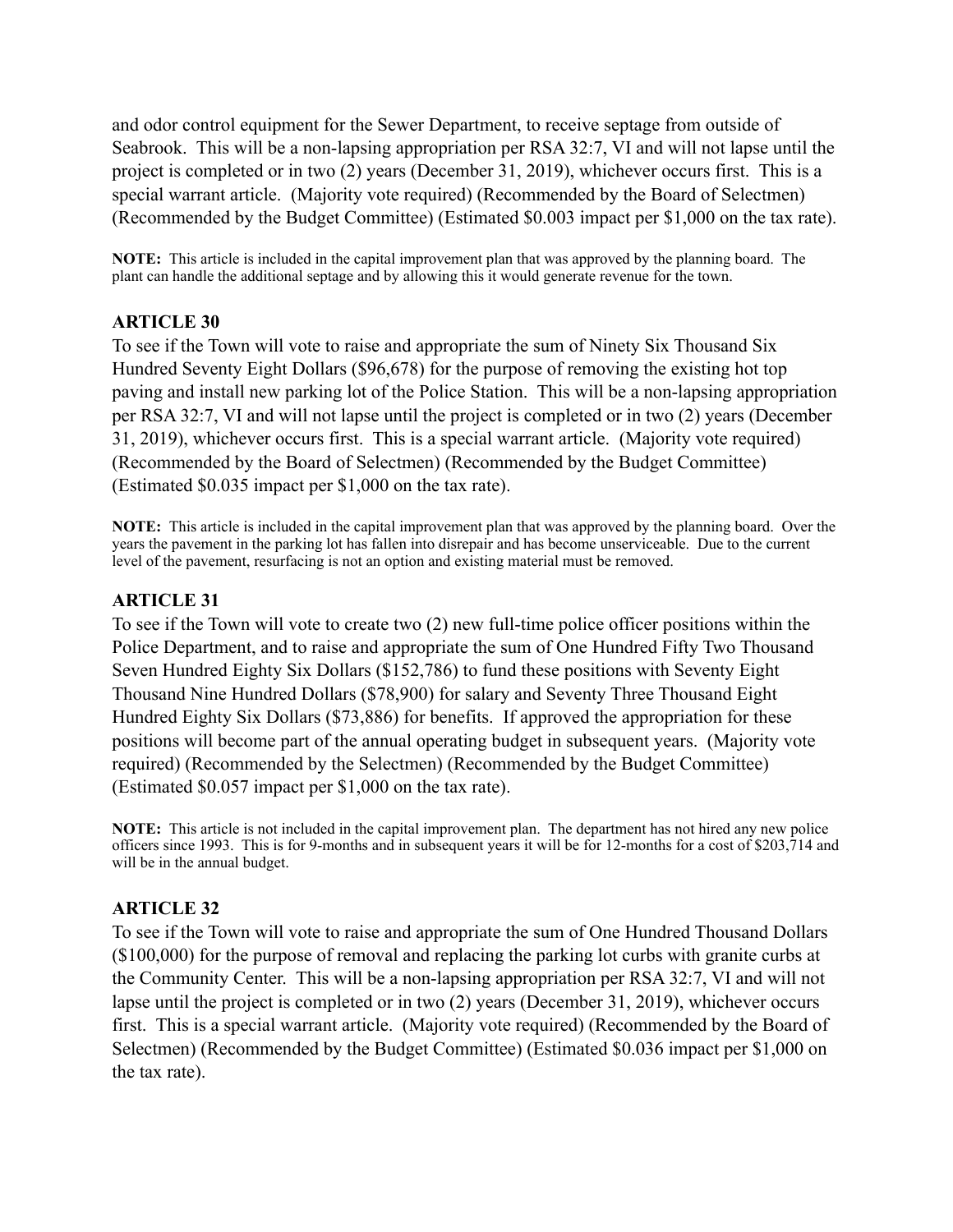**NOTE:** This article is included in the capital improvement plan that was approved by the planning board. The current curbing is concrete or asphalt and have been fixed numerous times. They pose a hazard and are considered unsafe, uneven and should be replaced.

# **ARTICLE 33**

To see if the Town will vote to raise and appropriate the sum of Seventy Thousand Dollars (\$70,000) for the purpose of grinding and repaving/resurfacing the parking lot and entry walkway to the Community Center. This will be a non-lapsing appropriation per RSA 32:7, VI and will not lapse until the project is completed or in two (2) years (December 31, 2019), whichever occurs first. This is a special warrant article. (Majority vote required) (Recommended by the Board of Selectmen) (Recommended by the Budget Committee) (Estimated \$0.025 impact per \$1,000 on the tax rate).

**NOTE:** This article is included in the capital improvement plan that was approved by the planning board. There are numerous cracks that have been repaired about 3 different times throughout 33 years that the community center has been in service.

# **ARTICLE 34**

To see if the Town will vote to raise and appropriate the sum of One Hundred Thousand Dollars (\$100,000) to replace the Seabrook Town Hall generator. Included in this appropriation are the funds necessary to build a new concrete pad for the generator and rework the gas supply from the generator to the gas meter. This will be a non-lapsing appropriation per RSA 32:7, VI and will not lapse until the project is completed or in two (2) years (December 31, 2019), whichever occurs first. This is a special warrant article. (Majority vote required) (Recommended by the Board of Selectmen) (Recommended by the Budget Committee) (Estimated \$0.036 impact per \$1,000 on the tax rate).

**NOTE:** This article is included in the capital improvement plan that was approved by the planning board. The current 20-year old generator is not powerful enough to run the elevator for ADA compliance or the HVAC system.

# **ARTICLE 35**

To see if the Town will vote to raise and appropriate the sum of Twenty Five Thousand Eight Hundred Dollars (\$25,800) for the purpose of making repairs at the Town Hall to consist of waterproofing, painting, windows, gutters, and maintenance of power door operators. This will be a non-lapsing appropriation per RSA 32:7, VI and will not lapse until the project is completed or in two (2) years (December 31, 2019), whichever occurs first. This is a special warrant article. (Majority vote required) (Recommended by the Board of Selectmen) (Recommended by the Budget Committee) (Estimated \$0.009 impact per \$1,000 on the tax rate).

**NOTE:** This article is included in the capital improvement plan that was approved by the planning board. The age of the building requires the architectural repairs and/or replacements.

## **ARTICLE 36**

To see if the Town will vote to raise and appropriate the sum of Five Thousand Dollars (\$5,000) to be used by the Council on Aging as needed to continue to provide transportation programs,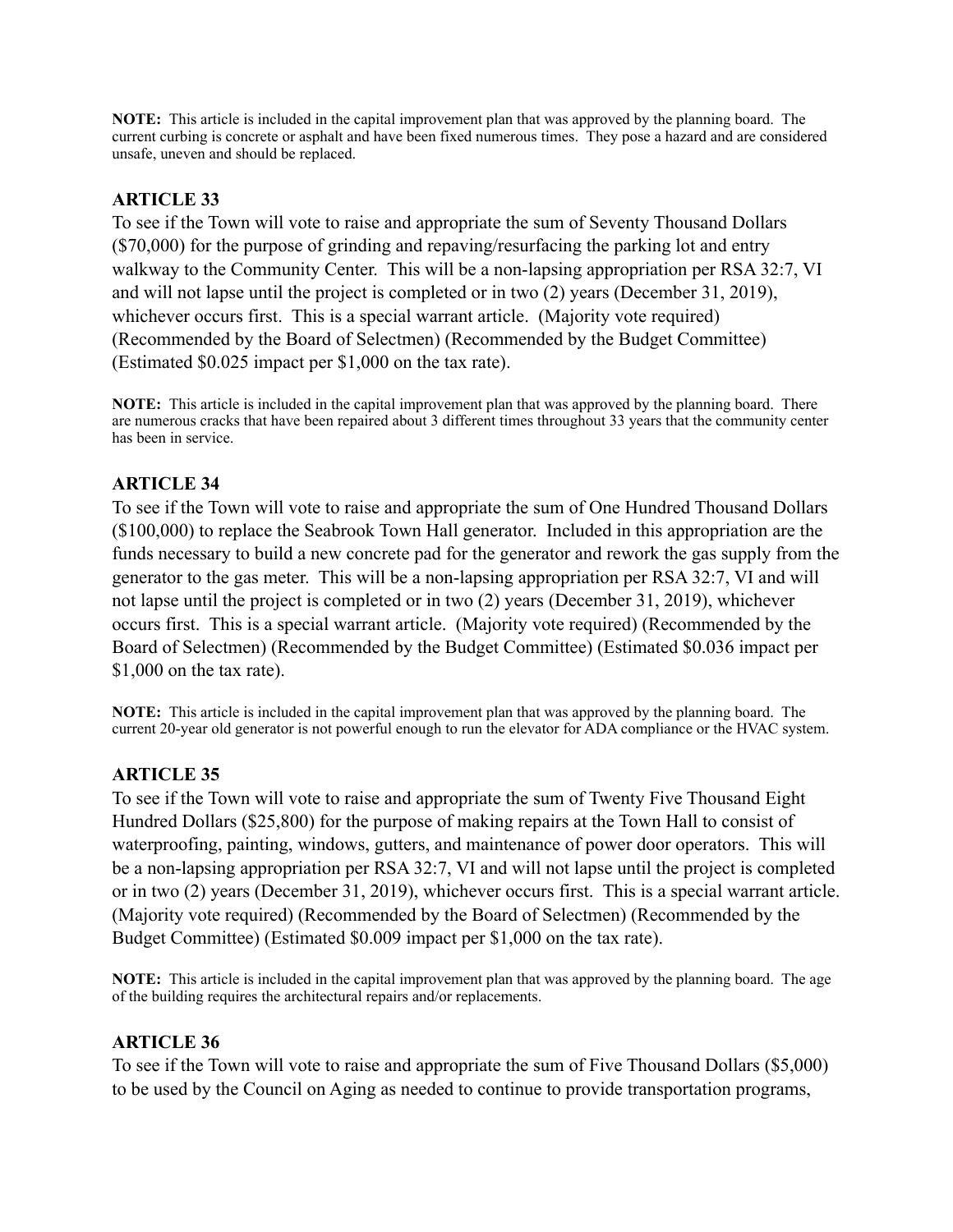which assist non-driving handicapped and/or elderly residents of Seabrook. This will be a nonlapsing appropriation per RSA 32:7, VI and will not lapse until the \$5,000 is fully used by the Council on Aging or in four (4) years (December 31, 2021), whichever occurs first. This is a special warrant article. (Majority vote required) (Recommended by the Board of Selectmen) (Recommended by the Budget Committee) (Estimated \$0.002 impact per \$1,000 on the tax rate).

**NOTE:** This article is not included in the capital improvement plan. This program is run by the Town of Seabrook directly for the benefit of Seabrook residents.

#### **ARTICLE 37**

To see if the Town will vote to raise and appropriate the sum of Thirty Five Thousand Dollars (\$35,000) to renovate the sparse playground at Veteran's Memorial Park on South Main Street. The allotted amount will include removal of outdated elements, the purchase of new playground equipment and site furnishings, safety surfacing as well as install labor costs associated with project. This will be a non-lapsing appropriation per RSA 32:7, VI and will not lapse until the project is completed or in four (4) years (December 31, 2021), whichever occurs first. This is a special warrant article. (Majority vote required) (Recommended by the Board of Selectmen) (Recommended by the Budget Committee) (Estimated \$0.013 impact per \$1,000 on the tax rate).

**NOTE:** This article is not included in the capital improvement plan.

## **ARTICLE 38**

To see if the Town will vote to raise and appropriate the sum of Six Thousand Dollars (\$6,000) to purchase and install a swing set at Harborside Park at Seabrook Beach. This will be a nonlapsing appropriation per RSA 32:7, VI and will not lapse until the project is completed or in two (2) years (December 31, 2019), whichever occurs first. This is a special warrant article. (Majority vote required) (Recommended by the Board of Selectmen) (Recommended by the Budget Committee) (Estimated \$0.002 impact per \$1,000 on the tax rate).

**NOTE:** This article is not included in the capital improvement plan.

#### **ARTICLE 39**

To see if the Town will vote to raise and appropriate the sum of Twenty Five Thousand Dollars (\$25,000) to cover the cost of the two-week long 250th Anniversary of the Town of Seabrook. This will be non-lapsing appropriation per RSA 32:7, VI and will not lapse until the project is completed or in two (2) years (December 31, 2019), whichever occurs first. This is a special warrant article. (Majority vote required) (Recommended by the Board of Selectmen) (Recommended by the Budget Committee) (Estimated \$0.009 impact per \$1,000 on the tax rate).

**NOTE:** This article is not included in the capital improvement plan. This appropriation will be offset by revenues in 2018.

#### **ARTICLE 40**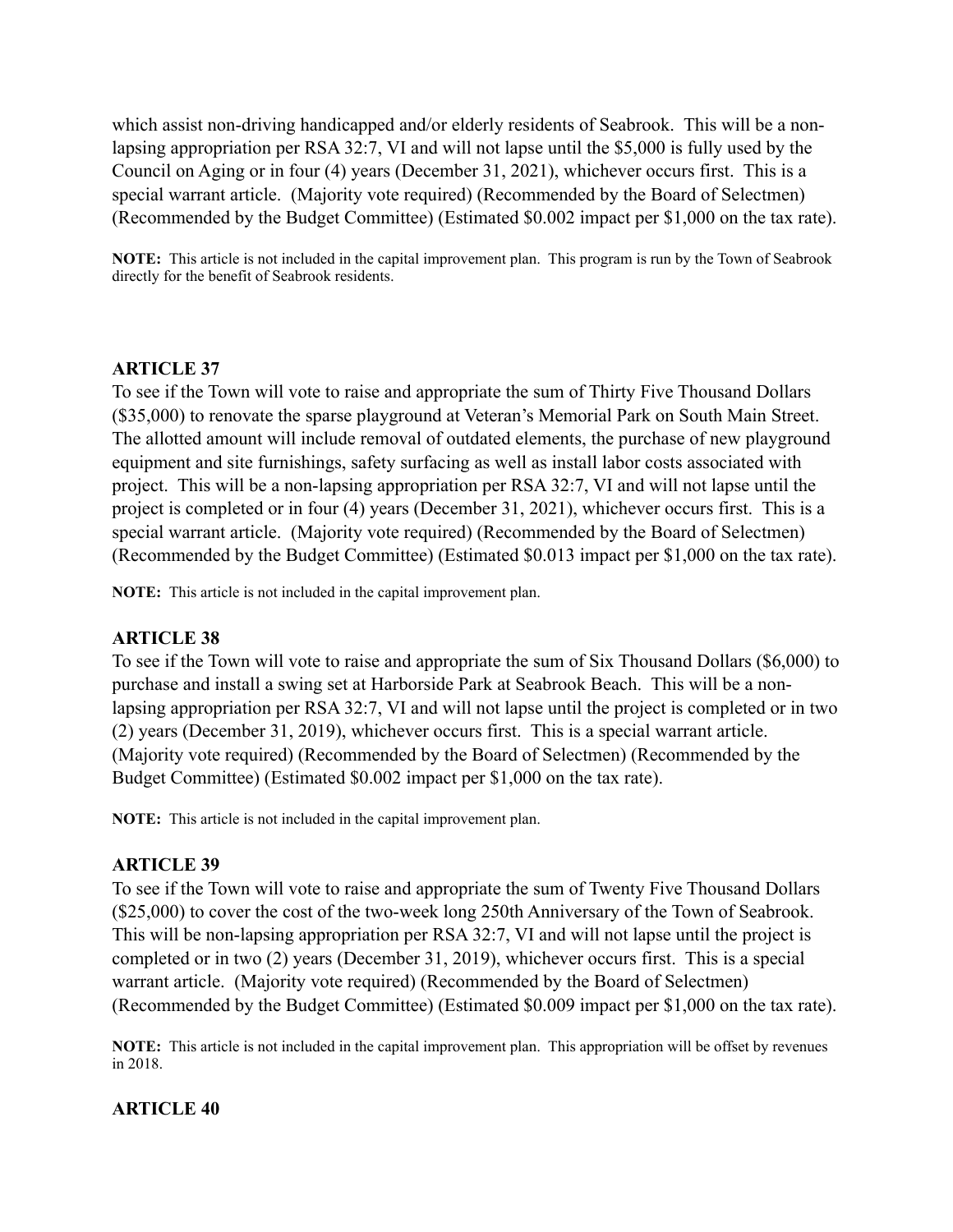To see if the Town will vote to raise and appropriate the sum of Twenty Five Thousand Dollars (\$25,000) to publish a pictorial history of Seabrook as part of the town's 250th anniversary celebration. This will be a non-lapsing appropriation per RSA 32:7, VI and will not lapse until the project is completed or in two (2) years (December 31, 2019), whichever occurs first. This is a special warrant article. (Majority vote required) (Recommended by the Board of Selectmen) (Recommended by the Budget Committee) (Estimated \$0.009 impact per \$1,000 on the tax rate).

**NOTE:** This article is not included in the capital improvement plan. This appropriation will be offset in 2018 by book sales and advertising revenue.

## **ARTICLE 41**

To see if the Town will vote to authorize the Board of Selectmen to issue a Request for Proposals ("RFPs") for the lease of space on a Town-owned water tank and adjacent Town-owned land for the purpose of installing, operating and maintaining a wireless communications facility or facilities and related equipment, and to further authorize the Board of Selectmen, following the issuance of such RFPs, to so lease the areas, with any such lease to have a total term of not less than thirty (30) years, with the minimum yearly rent to be paid to the Town for the first year of each such lease in the amount of \$24,000, and with such additional, commercially reasonable lease terms as may be negotiated and agreed-upon by the Board of Selectmen. The subject water tank is owned by the Town of Seabrook and located upon town-owned land at 26 Collins Street, Seabrook, NH, shown as Tax Map 1, Parcel 4 and further described in a deed recorded at the Rockingham County Registry of Deeds in Book 2235, Page 1020. This is a special warrant article. (Majority vote required) (Recommended by the Board of Selectmen).

## **ARTICLE 42**

Shall the town adopt the "all veterans' property tax credit" under RSA 72:28-b? If adopted, the credit will be available to any resident, or the spouse or surviving spouse of any resident, who (1) served not less than 90 days on active service in the armed forces of the United States and was honorably discharged or was an officer honorably separated from service, and (2) is not eligible for and not receiving the credit for veterans who served in a qualifying war or armed conflict or for veterans with a service-connected disability. If adopted, the credit will be in the amount of Five Hundred Dollars (\$500), which is the same amount as the credit for a veteran who served in a qualifying war or armed conflict. If the credit is adopted, any person desiring to claim the credit will be required to file an application with the selectmen or the assessor by April 15 of the tax year. This is a special warrant article. (Majority vote required).

## **ARTICLE 43**

To see if the Town will vote to raise and appropriate the sum of Two Thousand Five Hundred Dollars (\$2,500) for Aids Response of the Seacoast, a human service organization for the purpose of preventing the spread of HIV infection and improve the quality of life for those living with the virus. This is a special warrant article. (Majority vote required) (Recommended by the Board of Selectmen) (Recommended by the Budget Committee) (Estimated \$0.001 impact per \$1,000 on the tax rate).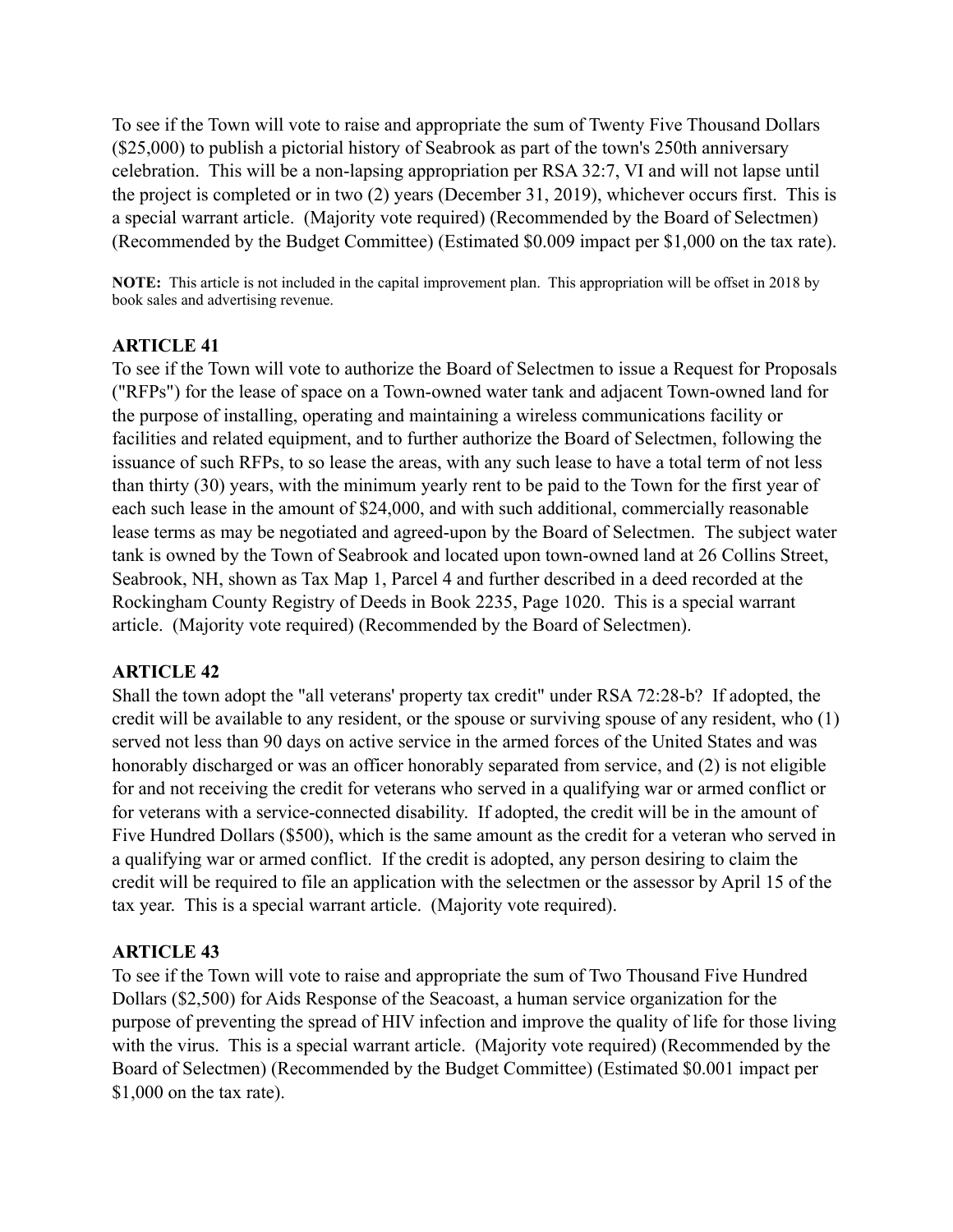## **ARTICLE 44**

To see if the Town will vote to raise and appropriate the sum of Two Thousand Dollars (\$2,000) for American Red Cross, a human service organization for the purpose of preventing and alleviating human suffering in the face of emergencies by mobilizing the power of volunteers and generosity of donors. This is a special warrant article. (Majority vote required) (Recommended by the Board of Selectmen) (Recommended by the Budget Committee) (Estimated \$0.001 impact per \$1,000 on the tax rate).

## **ARTICLE 45**

To see if the Town will vote to raise and appropriate the sum of Four Thousand Dollars (\$4,000) for Big Brother/Big Sisters of the Seacoast, a human service organization for the purpose of serving youth facing adversity, providing them with strong and enduring, professionally supported one-to-one relationships that change their lives for the better. This is a special warrant article. (Majority vote required) (Recommended by the Board of Selectmen) (Recommended by the Budget Committee) (Estimated \$0.001 impact per \$1,000 on the tax rate).

## **ARTICLE 46**

To see if the Town will vote to raise and appropriate the sum of Four Thousand Five Hundred Dollars (\$4,500) for Child & Family Services, a human service organization for the purpose of providing a range of home and community-based family support and counseling programs designed to tackle problems before they reach a crisis and provides treatment during a crisis to stabilize the family. This is a special warrant article. (Majority vote required) (Recommended by the Board of Selectmen) (Recommended by the Budget Committee) (Estimated \$0.002 impact per \$1,000 on the tax rate).

# **ARTICLE 47**

To see if the Town will vote to raise and appropriate the sum of Two Thousand Five Hundred Dollars (\$2,500) for Child Advocacy Center, a human service organization for the purpose of assisting children ages 3-18 and developmentally delayed adults who have disclosed abuse: sexual, physical, neglect, drug endangered, and/or witness to domestic violence or crime. This is a special warrant article. (Majority vote required) (Recommended by the Board of Selectmen) (Recommended by the Budget Committee) (Estimated \$0.001 impact per \$1,000 on the tax rate).

# **ARTICLE 48**

To see if the Town will vote to raise and appropriate the sum of Seven Thousand Five Hundred Dollars (\$7,500) for Chucky's Fight, a human service organization for the purpose of providing guidance for loved ones/family members with substance abuse or mental health issues by providing guidance into treatments centers, mentorship, and community service hours that are supervised. This is a special warrant article. (Majority vote required) (Recommended by the Board of Selectmen) (Recommended by the Budget Committee) (Estimated \$0.003 impact per \$1,000 on the tax rate).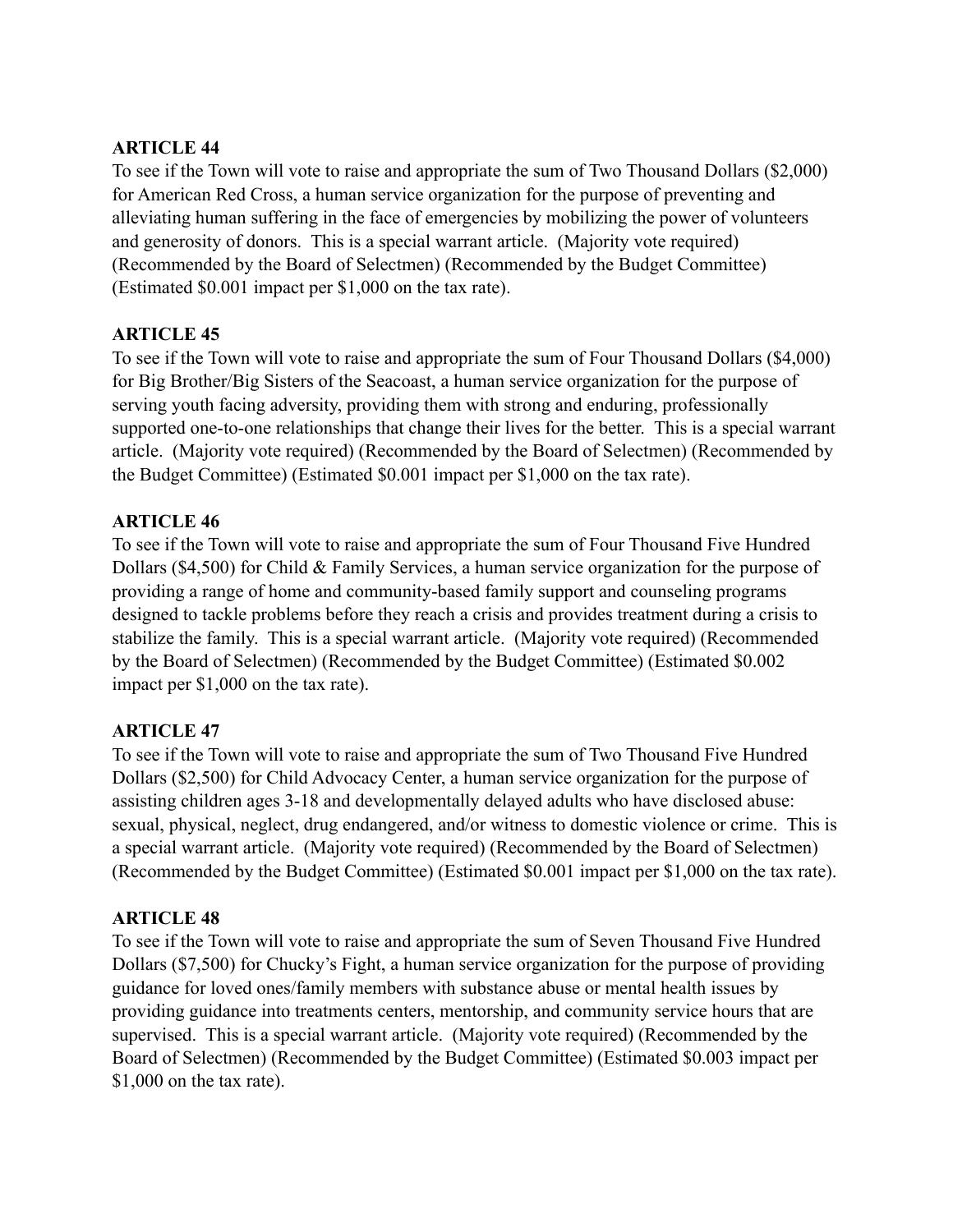## **ARTICLE 49**

To see if the Town will vote to raise and appropriate the sum of Seven Thousand Five Hundred Dollars (\$7,500) for Community Home Solutions, a human service organization for the purpose of providing emergency home repairs that are needed to address health and safety and/or weatherization concerns. This is a special warrant article. (Majority vote required) (Recommended by the Board of Selectmen) (Recommended by the Budget Committee) (Estimated \$0.003 impact per \$1,000 on the tax rate).

## **ARTICLE 50**

To see if the Town will vote to raise and appropriate the sum of Seven Thousand Five Hundred Dollars (\$7,500) for Families First Health & Support Center, a human service organization for the purpose of targeting people who face risk factors such as poverty, homelessness, single parenthood, mental illness, uninsured, lack of medical/dental care, substance abuse, etc. This is a special warrant article. (Majority vote required) (Recommended by the Board of Selectmen) (Recommended by the Budget Committee) (Estimated \$0.003 impact per \$1,000 on the tax rate).

## **ARTICLE 51**

To see if the Town will vote to raise and appropriate the sum of Seven Thousand Five Hundred Seventeen Dollars (\$7,517) for Haven, a human service organization for the purpose of serving women, men and children affected by domestic and sexual violence and stalking and their nonoffending parents, partners and friends; including individuals who have just been sexually or physically assaulted, as well as those dealing with the trauma months or years later. This is a special warrant article. (Majority vote required) (Recommended by the Board of Selectmen) (Recommended by the Budget Committee) (Estimated \$0.003 impact per \$1,000 on the tax rate).

## **ARTICLE 52**

To see if the Town will vote to raise and appropriate the sum of Three Thousand Eight Hundred Dollars (\$3,800) for Lamprey Health Care, a human service organization for the purpose of providing primary medical care and health-related services, with a focus on prevention and lifestyle management, to individuals and families of all ages. This is a special warrant article. (Majority vote required) (Recommended by the Board of Selectmen) (Recommended by the Budget Committee) (Estimated \$0.001 impact per \$1,000 on the tax rate).

# **ARTICLE 53**

To see if the Town will vote to raise and appropriate the sum of Five Thousand Seven Hundred Dollars (\$5,700) for Richie McFarland Children's Fund, a human service organization for the purpose of providing early intervention services for children from birth to age 3 and their families who have been identified as, or are at risk for having a developmental delay or disability. This is a special warrant article. (Majority vote required) (Recommended by the Board of Selectmen) (Recommended by the Budget Committee) (Estimated \$0.002 impact per \$1,000 on the tax rate).

## **ARTICLE 54**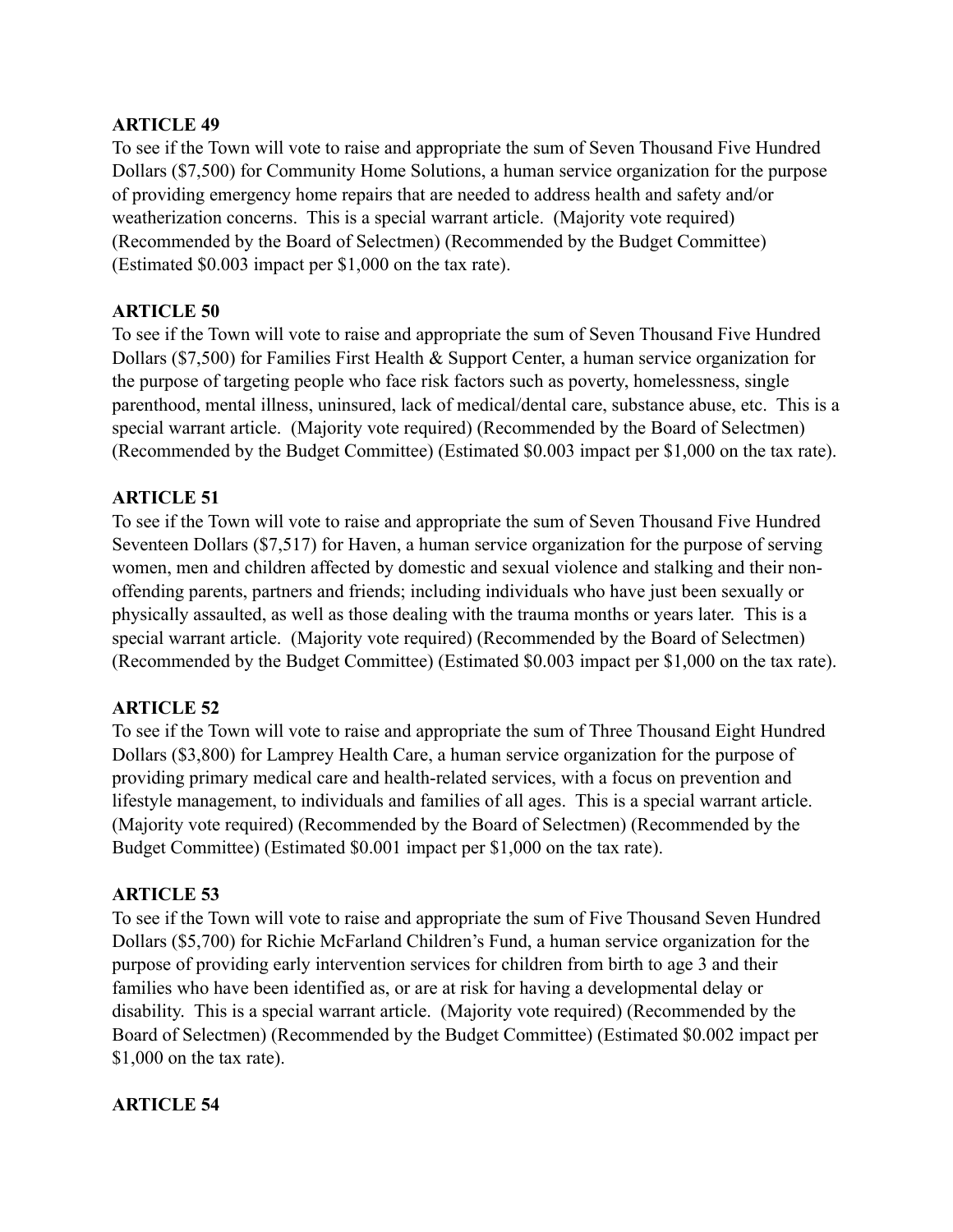To see if the Town will vote to raise and appropriate the sum of Nine Thousand Five Hundred Seventy Dollars (\$9,570) for Rockingham County Nutrition Program, a human service organization for the purpose of providing a ready hot meal and safety services for those in need, on an ongoing basis to elderly residents. This is a special warrant article. (Majority vote required) (Recommended by the Board of Selectmen) (Recommended by the Budget Committee) (Estimated \$0.004 impact per \$1,000 on the tax rate).

## **ARTICLE 55**

To see if the Town will vote to raise and appropriate the sum of Seven Thousand Dollars (\$7,000) for Seabrook Community Table, a human service organization for the purpose of providing a free home-cooked meal to those having financial problems, families, and the elderly. This is a special warrant article. (Majority vote required) (Recommended by the Board of Selectmen) (Recommended by the Budget Committee) (Estimated \$0.003 impact per \$1,000 on the tax rate).

## **ARTICLE 56**

To see if the Town will vote to raise and appropriate the sum of Seven Thousand Dollars (\$7,000) for Seabrook Lions Club, a human service organization for the purpose of serving the elderly and children, the blind and deaf and/or the impoverished to help make their lives easier. This is a special warrant article. (Majority vote required) (Recommended by the Board of Selectmen) (Recommended by the Budget Committee) (Estimated \$0.003 impact per \$1,000 on the tax rate).

# **ARTICLE 57**

To see if the Town will vote to raise and appropriate the sum of Five Thousand Dollars (\$5,000) for Seacoast Mental Health Center, a human service organization for the purpose of providing community mental health services to individuals and families in the eastern half of Rockingham County who meet the appropriate clinical criteria. This is a special warrant article. (Majority vote required) (Recommended by the Board of Selectmen) (Recommended by the Budget Committee) (Estimated \$0.002 impact per \$1,000 on the tax rate).

# **ARTICLE 58**

To see if the Town will vote to raise and appropriate the sum of Nine Thousand Five Hundred Dollars (\$9,500) for Seacoast Visiting Nurses Center, a human service organization for the purpose of providing skilled nursing, rehabilitation and support services to patients who have been discharged from a hospital or rehabilitation facility after an illness or injury. This is a special warrant article. (Majority vote required) (Recommended by the Board of Selectmen) (Recommended by the Budget Committee) (Estimated \$0.004 impact per \$1,000 on the tax rate).

# **ARTICLE 59**

To see if the Town will vote to raise and appropriate the sum of Twenty Two Thousand Five Hundred Dollars (\$22,500) for Seacoast Youth Services, a human service organization for the purpose of providing programs to school aged children. This is a special warrant article.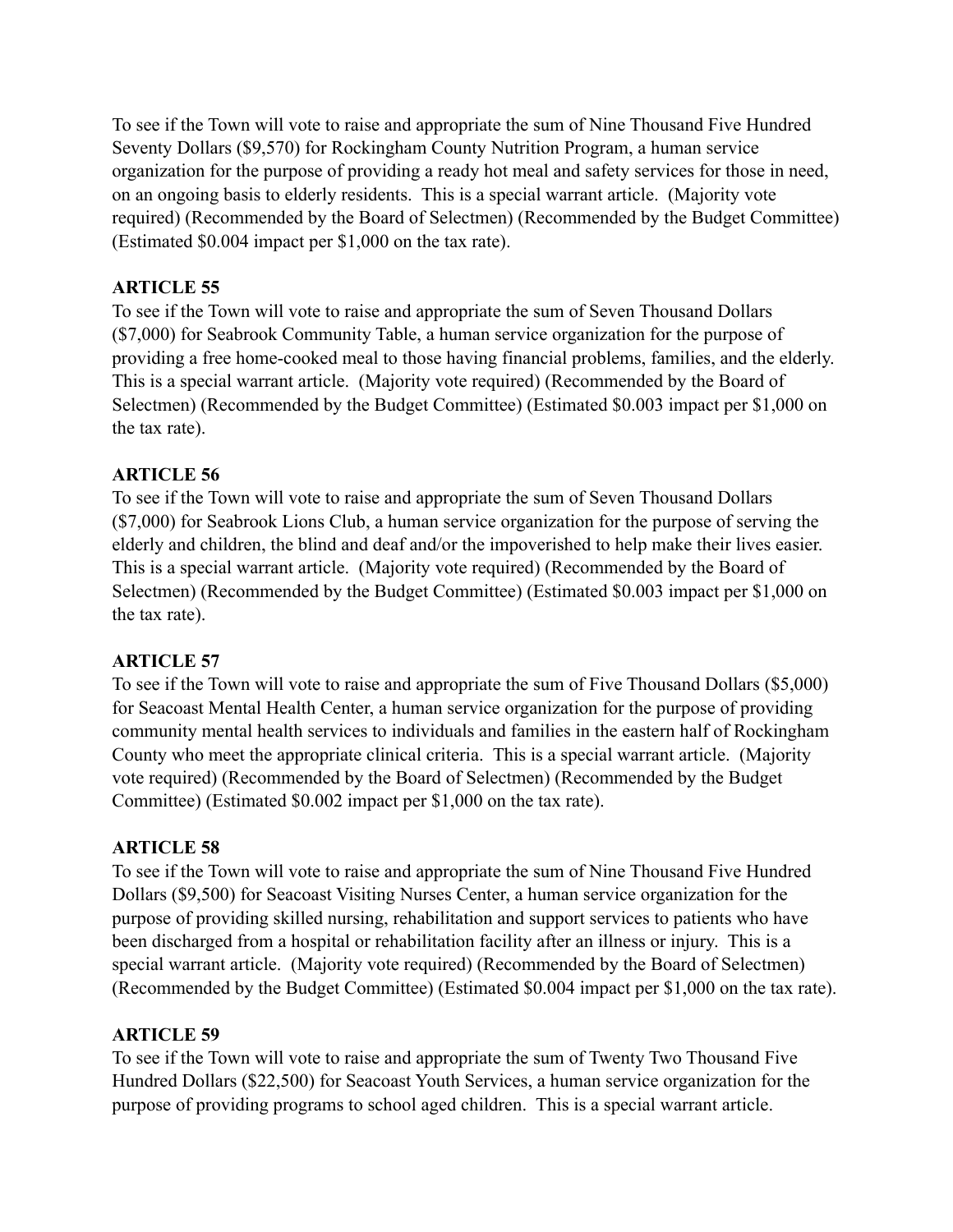(Majority vote required) (Recommended by the Board of Selectmen) (Recommended by the Budget Committee) (Estimated \$0.008 impact per \$1,000 on the tax rate).

## **ARTICLE 60**

To see if the Town will vote to raise and appropriate the sum of Twenty Thousand Two Hundred Fifty Dollars (\$20,250) for Southern NH Services, a human service organization for the purpose of support to low-income individuals and families with direct services, prevent more families from falling into poverty and/or homelessness, and assist at-risk families in finding long-term solutions to their economic needs. This is a special warrant article. (Majority vote required) (Recommended by the Board of Selectmen) (Recommended by the Budget Committee) (Estimated \$0. impact per \$1,000 on the tax rate).

# **ARTICLE 61**

To see if the Town will vote to raise and appropriate the sum of Three Thousand Nine Hundred Dollars (\$3,900) for Transportation Assistance for Seacoast Citizens, a human service organization for the purpose of helping people maintain their health, independence and dignity by mobilizing volunteer drivers to provide rides to eligible residents of the seacoast NH communities. This is a special warrant article. (Majority vote required) (Recommended by the Board of Selectmen) (Recommended by the Budget Committee) (Estimated \$0.001 impact per \$1,000 on the tax rate).

# **ARTICLE 62 - PETITION ARTICLE**

Thomas O'Hara and other Seabrook voters ask to vote to have the Seabrook Scholarship board set standard guidelines for the approval of Seabrook residents to receive town scholarships. The board at this time has no guidelines set in place for the board to follow and is in control of an almost 1-million-dollar fund. To allow the three students that appealed to the town Selectmen to receive the 2016 scholarship. This shall be at no cost to the Seabrook Taxpayers. (Submitted by petition) (Majority vote required)

# **ARTICLE 63 - PETITION ARTICLE**

Upon the petition of James W. Sanborn, III and the undersigned legal voters of the town of Seabrook, NH: "To see if the Town of Seabrook will enter into a ten (10) year lease with Granite Pathways to rent the Old Sanborn School Building, 683 Lafayette Road, Seabrook, NH, for the purpose of providing a combination of programs including peer recovery support and regional access point services with staff and volunteer engagement for individuals recovering from alcohol, drug, and other substance abuse treatment. To authorize the Board of Selectmen to negotiate the monthly rent and oversee the lease agreement. Granite Pathways will be responsible for staffing, heat, utilities, building maintenance and upkeep, and janitorial services for the duration of the lease."

# **ARTICLE 64 - PETITION ARTICLE**

Shall the Town of Seabrook approve the charter amendment below: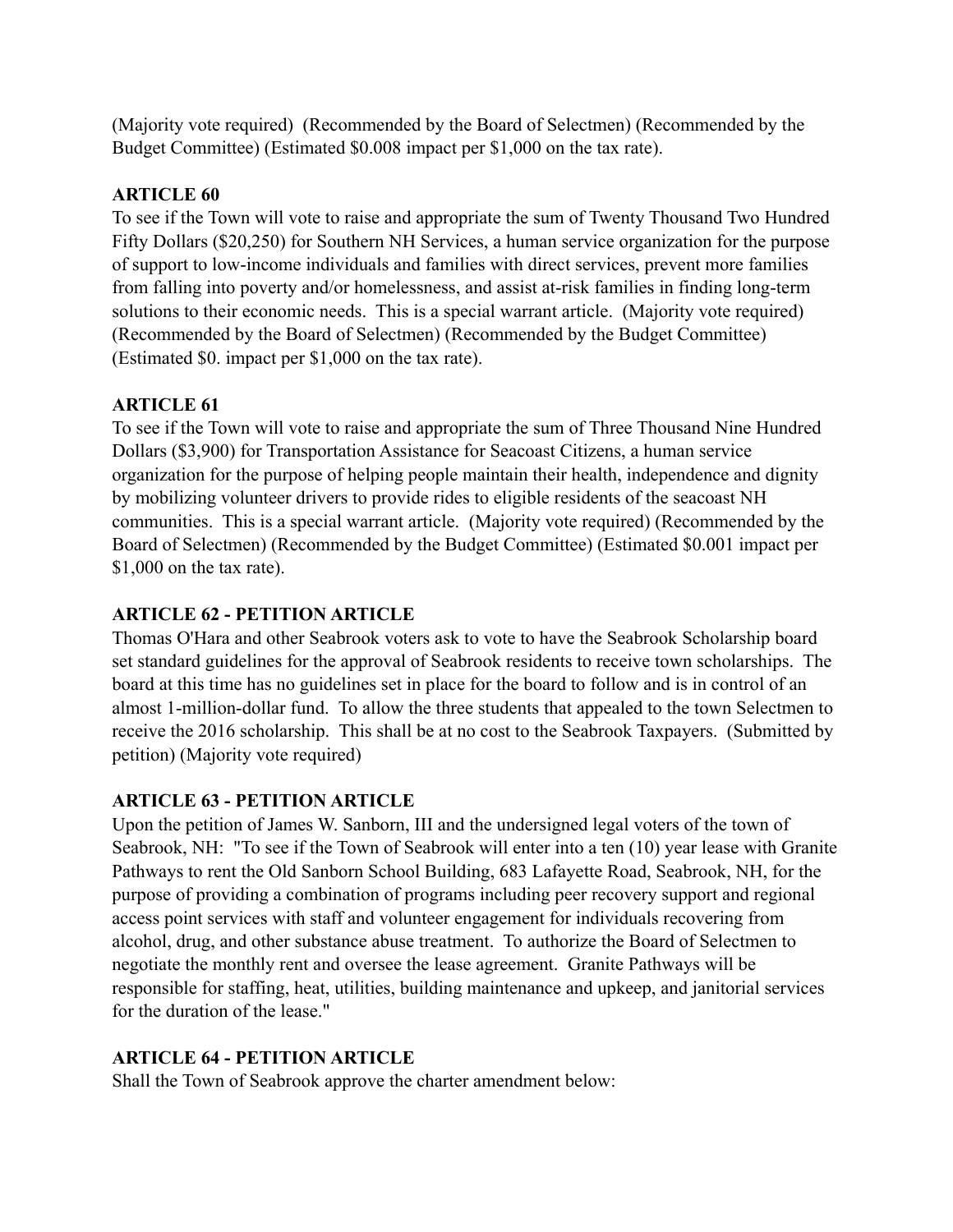#### C-29. Board of Selectmen

A. Powers. The executive and administrative arm of town government, except where provided otherwise by this Charter, or general law, shall be entrusted to and exercised by a board of five (5) Selectmen, elected at large by plurality vote to staggered three (3) year terms. The initial election for the five member board of Selectmen shall take place at the next municipal election following passage of this amendment in which one (1) Selectman shall be elected to a three (3) year term, one (1) Selectman to a two (2) year term, and one (1) Selectman to a one (1) year term. Thereafter the terms shall be for a three (3) year term. The Board shall discharge all duties conferred or imposed upon it by law and this Charter.

## B. Organization.

(3) Special meetings of the Board may be called at any time by the Chairperson, or the other four (4) members. Notice of any special meeting shall be served on members, posted in the Town Office and, except for an emergency meeting, released to news media at least twenty-four (24) hours prior to the meeting.

 $\mathcal{L}_\mathcal{L} = \{ \mathcal{L}_\mathcal{L} \mid \mathcal{L}_\mathcal{L} \in \mathcal{L}_\mathcal{L} \}$ 

 $\mathcal{L}_\mathcal{L} = \{ \mathcal{L}_\mathcal{L} \mid \mathcal{L}_\mathcal{L} \in \mathcal{L}_\mathcal{L} \}$ 

 $\mathcal{L}_\mathcal{L} = \{ \mathcal{L}_\mathcal{L} \mid \mathcal{L}_\mathcal{L} \in \mathcal{L}_\mathcal{L} \}$ 

Given under our hands and seals the \_\_\_\_\_ day of January, 2017.

BOARD OF SELECTMEN:

Aboul B. Khan, Chairman

Theresa A. Kyle, Vice Chairman

Ella M. Brown, Clerk